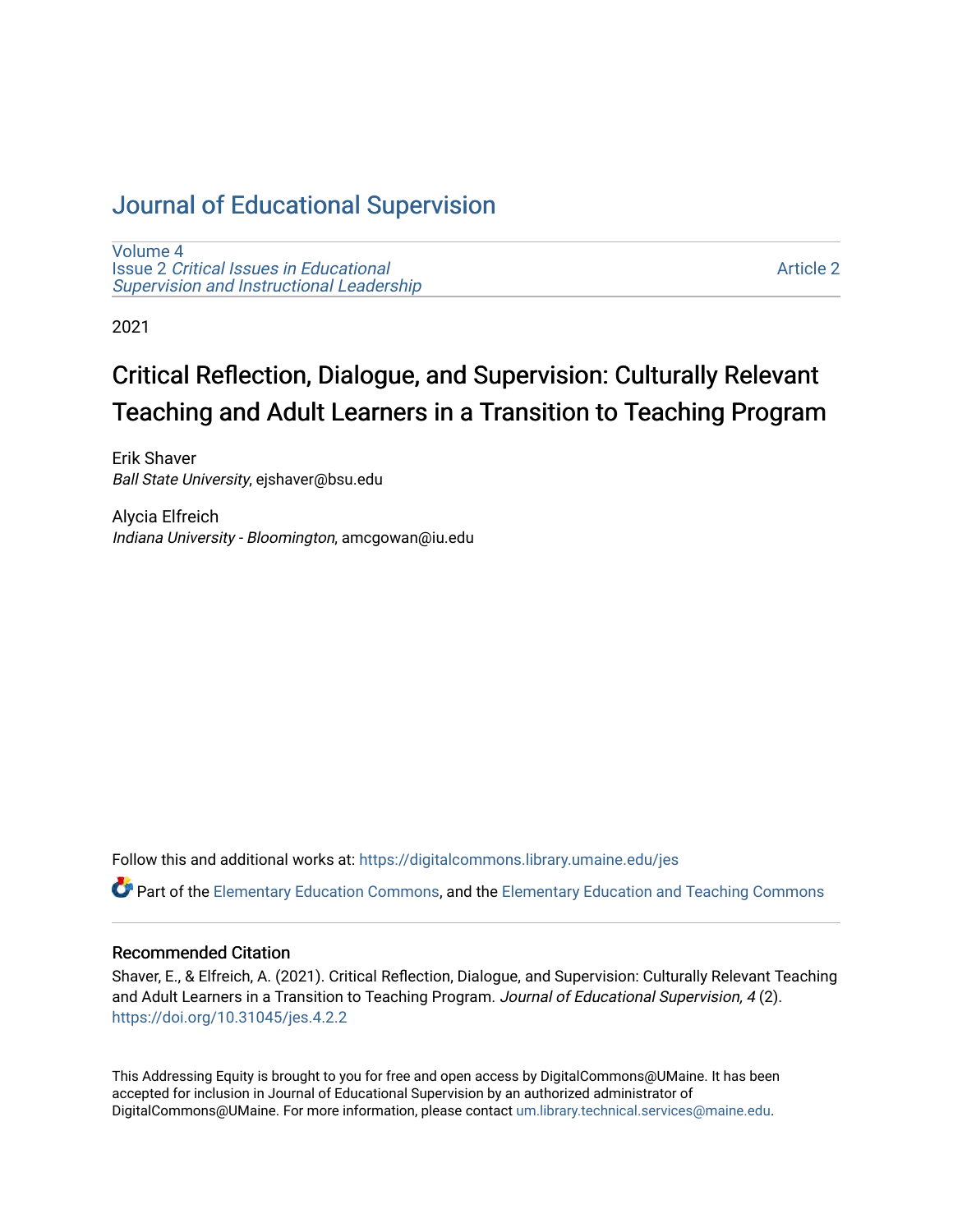# **Critical Reflection, Dialogue, and Supervision: Culturally Relevant Teaching and Adult Learners in a Transition to Teaching Program**

Journal of Educational Supervision  $23 - 44$ Volume 4, Issue 2, 2021 DOI:<https://doi.org/10.31045/jes.4.2.2> <https://digitalcommons.library.umaine.edu/jes/>

# **Erik Shaver<sup>1</sup> and Alycia Elfreich<sup>2</sup>**

### **Abstract**

This project examines the supervisory roles and clinical experiences in a School of Education program that offers multiple pathways to licensure, including the Transition to Teaching (T2T) alternative route to certification program. Through our reflective supervisory and instructional experiences within this program, we explore the unique challenges in supervising non-traditional adult learners entering into teaching after experience in various professional disciplines. We use a Critical Whiteness Studies lens to create a composite narrative of these experiences as an approach to 1) better understand adult learner dispositions; 2) contribute to research pertaining to the field of educational supervision and clinical experiences in an the under-researched area of alternative certification programs; and 3) provide field-based social justice-oriented practices grounded in critical reflection, discussion, and praxis for supervisors who work with adult learners in urban elementary contexts.

# **Keywords**

alternative route to certification programs; culturally relevant pedagogy; critical reflection; critical whiteness studies

**Corresponding Author:** Erik Shaver (Department of Educational Studies, Ball State University, TC 813, Muncie, IN, USA) email: ejshaver@bsu.edu

<sup>&</sup>lt;sup>1</sup> Ball State University

<sup>2</sup> Indiana University – Bloomington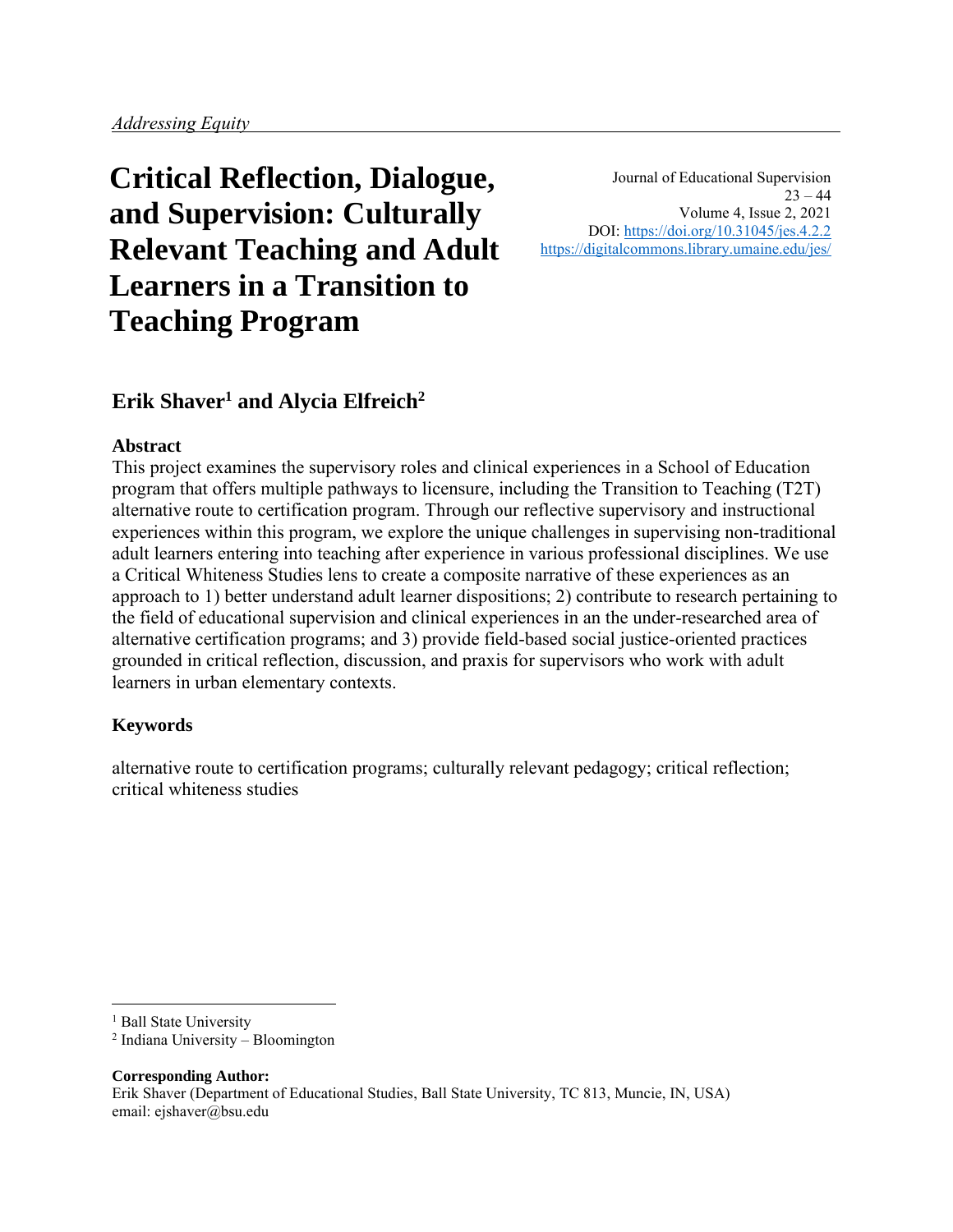### **Introduction**

This project examines the supervisory roles and clinical experiences in a School of Education program that offer multiple pathways to licensure, including the Transition to Teaching (T2T), a route to alternative teaching certification program. Through our reflective supervisory and instructional experiences within this program, we are particularly interested in exploring the unique challenges in supervising non-traditional adult students<sup>3</sup> entering teaching after experience in various professional disciplines. Situated within our own supervisory roles, we explore the characteristics that adult learners seeking alternative pathways to teaching with professional experiences in other disciplines bring to the student teaching experience as well as the professional disposition non-traditional adult interns exhibit once in the classroom. We also discuss how teacher placement may impact non-traditional adult student teaching interns deleteriously through higher incidence of anxiety, inflexibility, cynicism, and deficit-based notions of urban students and classrooms when compared to student teaching interns in traditional programs.

When discussing "urban students" and "urban classrooms," we draw upon Milner's (2012a) definition of an "urban emergent," which are educational institutions that geographically and sociologically have "some connections to the people who live and attend school [within in a given] social context, the characteristics of those people, as well as the surrounding community realities where the school is situated" (p. 558). We also use the term "urban students" to refer to students who attend the above-described schools. However, as Milner points out, teachers and administrators tend, instead, to racially codify "urban schools" and "urban students" as schools that serve black and brown bodies of low socioeconomic status. Because "urban" experiences often reinforce deficit thinking and stereotyping of students, schools and communities, we feel it is important to provide context of the discourse used moving forward.

Finally, both authors engaged in a critical self-reflective analysis through an examination of our roles as clinical supervisors and the multiple and complex ways we engaged adult learners in both field and student teaching experiences. As a result, we created a composite of these experiences as an approach to 1) better understand adult learner dispositions; 2) contribute to research pertaining to the field of educational supervision and clinical experiences in an underresearched area of alternative certification programs; and 3) provide field-based social justiceoriented practices that are grounded in critical reflection, discussion, and praxis for supervisors who work with adult learners in urban elementary contexts.

#### **Purpose**

As previously mentioned, this paper serves as a critical reflection and analysis of supervisory and instructional experiences in a university alternative certification program with an urban, social justice mission and vision that promotes culturally relevant and culturally sustaining practices in teaching and learning. Critical self-reflection, according to Butler (2005), allows for the authors to recognize "social and historical constructions . . . representing particular discourses that

<sup>&</sup>lt;sup>3</sup> We use 'non-traditional adult students' to describe an individual who had another career prior to seeking an educator license.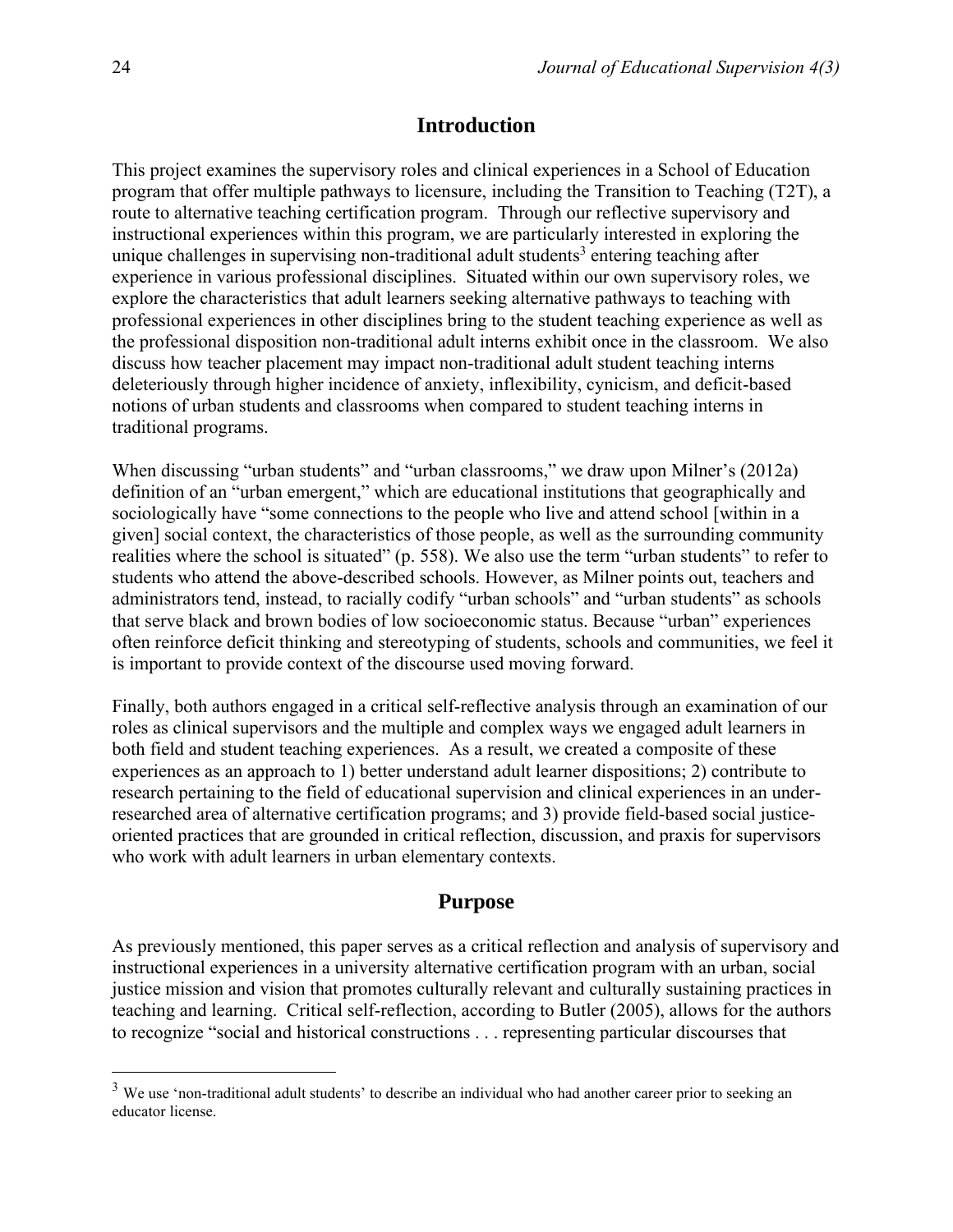maintain as isolated, solitary, and segmented the learning and teaching processes and interactions of children and teachers" (p. 162) within the T2T program and the T2T students' field experiences. Gorski and Dalton (2020) go one step further, stating that some scholars define critical reflection as a practice that "helps prepare [teachers] reflecting to advocate for social justice and social reconstruction" (p. 359). Such reflection is essential to creating anti-racist educators (Matias & Mackey, 2016) who ardently argue that all pre-service teachers must "selfreflect on their emotional journey of understanding race—inclusive of whiteness" (p. 42), as they advance their cognitive and emotional development. Furthermore, such reflection allows for preservice teachers to work through and utilize "pedagogical strategies [while also] modeling how we humanize counternarratives" (p. 43).

Additionally, Frankenberg (1995) found in her examination of white women's understanding of race and whiteness, that stressing the utter importance of critical self-reflection allows both the researcher and the subjects to realize how racial understanding was "historically situated" and based on the education of the women thus leading to a society teeming with structural racism (p. 145). Pillow (2003) further illustrates this point by addressing the importance of reflection and research within the practices used or taught to others to reflect. The author stresses that reflection itself cannot stand alone, unbiased. Instead, reflection is an article of the method used to engage in that reflection, either by the self or asked to do so by another party. Alternatively, as Pillow and Mayo (2012) state, the act of constant reflexivity is "not only about investigating the power embedded in one's research but also about doing research [and reflection] differently" (pp. 196- 197).

Thus, we contend that critical self-reflection is key to our growth and development as supervisors teaching pre-service teachers in clinical placements in K-12 schools. As we also engaged in these critical self-reflections, we intended to understand the nuances of adult learners. Notably, we wanted to understand these adult learners' reflections within their elementary clinical placements to better support the needs of non-traditional adult students enrolled in alternative certification programs while improving teaching and learning outcomes for the marginalized students they serve in this program. Nonetheless, Gorski and Dalton (2020) do caution, however, that while there is a massive need and push for such critical reflection to "deepen more 'liberal' multicultural objectives such as examining personal bias or learning to appreciate diversity" (p. 358), there is also a lack of agreement about what critical reflection looks like in practice. Therefore, we hope to contribute to critically reflective teaching practices by advancing equitable and culturally relevant pedagogies within alternative routes to teaching certification with non-traditional adult students. In this way, we are engaging an approach that facilitates theory, critical reflection, and practice—praxis—when issues of deficit and/or racist mindsets (for example) arise during practicum experiences.

## **Theoretical Framework**

We use Critical Whiteness Studies as a theoretical frame to guide this project. It is important to encapsulate and further the discussion surrounding the use of Critical Whiteness Studies within supervision and the broader context of education (e.g., Cabrera, et. al., 2017). Critical Whiteness Studies emerged from a significant body of work by scholars of color whose research demonstrated how race and racism are embedded in American society and schooling (e.g.,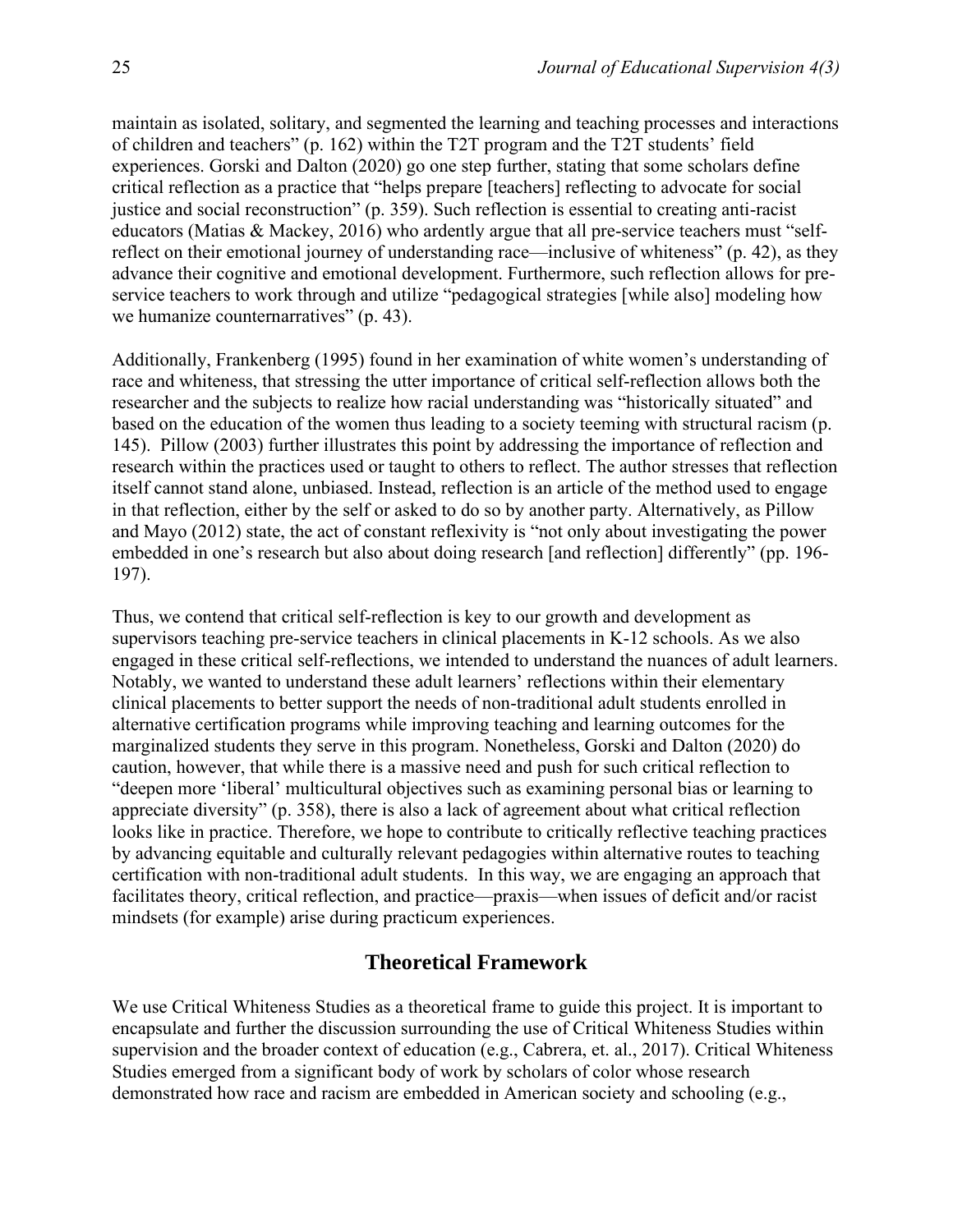Alexander, 2012; Cabrera, et. al., 2017; Collins, 2009; Fanon, 1967; Feagin, 2010; hooks, 1994). However, as Matias and Mackey (2016) state, Critical Whiteness Theory "provides a framework to deconstruct how whites accumulate racial privilege" (p. 34). Applebaum (2016) agrees, stating that the entire theory of Critical Whiteness Studies has a collective goal to "reveal the invisible structures that produce and reproduce white supremacy and privilege" (para 2). Additionally, we use Critical Whiteness Studies to locate, identify, and confront the "often-employed rhetoric of whiteness, such as colorblind discourse, whiteness as natural and normal, difference being about non-whites and not of whites themselves, affirmative action assumptions, etc.." (Matias & Mackey, 2016, p. 40) within our classrooms and supervisory spaces.

As previously mentioned, racism is still a prevalent issue in American society, including in the university and the schools in which pre-service teachers will teach (Ladson-Billings & Tate, 1995). Critical Whiteness Studies uses an ecological framework with critical self-reflection and dialogue to increase teachers' capacity to confront and interrogate whiteness as a construct within broader context education. Often, white teachers' teacher preparation and practicum experiences reinforce "their normative beliefs of how race and racism is a non-white problem" (Matias, et al., 2014, p. 299). Consequently, these contributing factors often blind white teachers from their deficit-based assumptions, providing them with no opportunities to critically selfreflect on their beliefs around whiteness and hegemony. Thus, to disrupt practicum experiences that superficially engage with race and schooling by using critical reflection and reflexivity in our observations and seminars, we aim to depict how our experience with non-traditional adult students reflects a Critical Whiteness lens as we situate ourselves within the structures of racial privilege. Finally, as white supervisors working with white teachers, we also interrogate our own sociocultural construction, biases, and privilege using reflexive practices as supervisors in this project.

# **Literature Review**

Nationally, alternative routes to certification programs (ACPs) were developed in the 1980s with the primary goal of increasing the overall quality and quantity of teachers (Linek et. al., 2012) while also attracting career-changers, diversifying the workforce (The Education Alliance, 2008). They also sought to retain and train unlicensed educators employed in schools (NEA, 2020). Since 2007, one-third of teachers are licensed through ACPs (Locascio et al., 2016) and these programs are consistently on the rise in urban high-needs schools (Barclay et. al., 2007; Darling-Hammond, 1996). Further, the rise of non-traditional teacher education programs alongside the recent global events causing a shift to an increased amount of online education (e.g., COVID-19), many universities are now capitalizing on the creation of ACPs as a mainstay of their course offerings and recruitments (Partelow, 2019). As the face of pre-service teacher preparation programs continue to change, as well as the increasing number of alternative licensures being sought by candidates since 2010, the options for alternative licensure now range from college-recommending programs, to online learning, and early entry programs (Partelow, 2019).

As a result of this diverse range of programmatic types reviewed in the literature, studies that are cited below include both alternative routes to certification programs run by business entities or non-profit organizations (e.g., Teach for America) and by universities who have adapted to the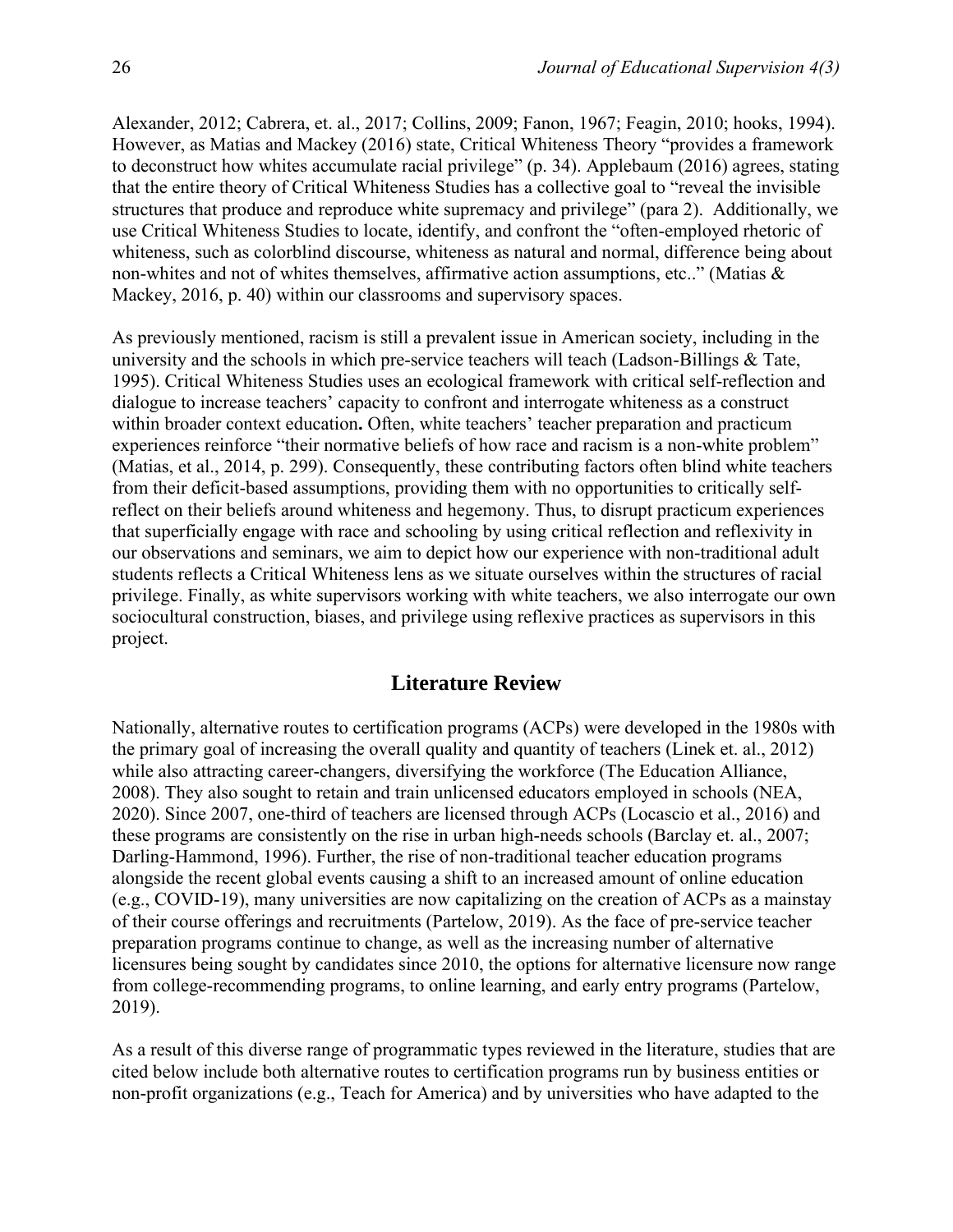current political and educational landscape by implementing their own in-house transition to teaching programs.<sup>4</sup> The studies touch on similar topics and results and as such, both types of programs are discussed together within the literature review section. Further, there is a deeply contrasting body of academic literature as to the effectiveness of alternative teaching certification programs, the differing structures of these programs, and the effectiveness of the teachers that they produce. A number of studies have provided evidence that alternative licensing has resulted in a higher population of students that perform on par with their traditional counterparts (e.g., Hawk & Schmidt, 1989). For example, Shuls and Trivitt (2015) completed an analysis of an alternative certification program from Arkansas, finding that there is "little difference in terms of quality between traditionally and alternatively certified teachers" (p. 648).

Other researchers, such as Tournaki et al. (2009), in a study that utilized Danielson's Observation Scale and Gibson and Dembo's Teacher Efficacy Scale, found that alternatively licensed teachers showed no significant difference in the quality of education they offered when compared with their traditionally educated counterparts. This was not the norm, however. Jelmberg (1996) came to the conclusion that alternative licensing programs produced candidates that were not as prepared as their traditionally licensed counterparts, had less career motivation to remain in the educational field, and had weaker academic credentials. Darling-Hammond et. al. (2005) found, as a result of a large quantitative study, that traditionally certified teachers in Texas outperformed alternatively licensed counterparts, specifically noting that traditionally licensed teachers:

completed specific courses in the content area(s) to be taught as well as coursework in teaching and learning; instructional methods and strategies; classroom management; curriculum; measurement and evaluation of student learning; human growth and development; multicultural education; the education of special needs students; legal and ethical aspects of teaching; organization of schools; technology; and the teaching of reading (p. 20)

Consequently, there is no single opinion that points to a clear direction forward for the field. However, one common thing was noticed throughout this body of research: a lack of interrogation of multicultural practices within alternative licensing programs.

#### **Alternative Certification Programs and Culturally Relevant Coursework**

These alternative licensing programs are designed with the goal of meeting the needs of adult, non-traditional, or Transition to Teaching (T2T) students, to earn their teaching licenses in a form that traditional pre-service students do not have access to. With an abbreviated timeline for ACPs students--due to the type of degree being offered and/or abbreviated coursework most often mandated by the state-- (NEA, 2020), many programs have had to sacrifice field and diversity-based coursework compared to traditional preparation programs. As Zeichner and Bier

 $4$  Within the state that both authors live, as of April 2020, there were at least 23 alternative routes to certification programs. Most of these programs are university-based programs and require a bachelor's degree in an area outside of education (NEA, 2020).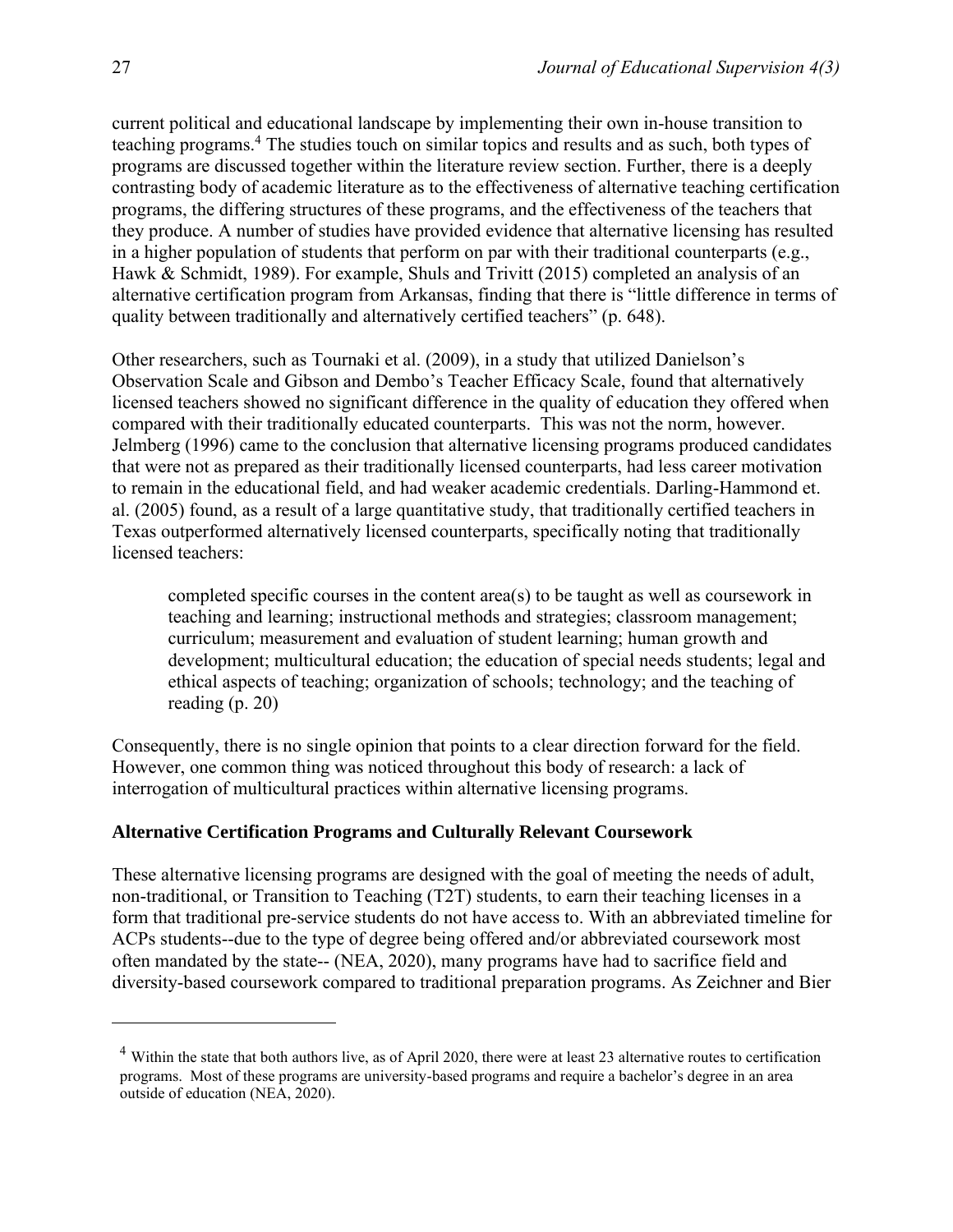(2015) note, these changes have resulted in opportunities for alternatively prepared teachers to enter into clinical experiences with less culturally relevant theoretical and pedagogical preparation than traditional undergraduate social justice-oriented college preparation programs. With a number of modern pre-service teacher education curricula centered around a social justice mindset with an anti-racist focus (e.g., Sleeter, 2013; Gay, 2018), there is a distinct need for all teachers to be taught and then embody culturally relevant pedagogy.

However, relating educational theory to practice is often challenging when schools emphasize more technical approaches and mastery of teaching skills in place of social foundations of education and multicultural education. These components of teacher education are often reduced or completely eliminated in ACP settings (Zeichner and Bier, 2015; Zeichner, 2014). Further, ACP students are often placed in clinical experiences where teaching to the test is the priority and what may be taught in university coursework is not practiced in the field (Zeichner and Bier, 2015). This approach to a pre-service teaching curriculum is antithetical toward the creation of culturally responsive curricula and culturally relevant teachers, something Sleeter (2008) parallels as she suggests deficit thinking in field experiences, left unchecked, will only re-enforce racist attitudes toward students of color. Both Adler (2008) and Zeichner (1999) state that this is an issue in terms of colleges that wish to impart a social justice framework to any of their students, pre-service or ACP, as the lack of this training or education will be eroded the moment the students leave the college classroom and enter schools for the first time. This point is further exacerbated in alternative certification programs due to the enormous breadth of information covered in such a short amount of time (Linek et. al., 2012).

#### **Alternative Certification Program Student Characteristics**

While there is very little national data concerning the students who enter all alternative routes to certification programs, several scholars have worked to at least create a composite from data available from multiple ACPs. Zeichner (2016) notes that the data in his study specifically emerges from programs that "are not university based," but do "provide most or all of the candidates' preparation" (p. 3), while Humphrey et al. (2008) gathered demographic data from a number of state-based initiatives, including from individuals who entered the Teach for America program. As a result, we created a composite of what characterizes a traditional "alternative certification teacher candidate."

According to Humphrey et al. (2008), the traditional alternative certification candidate closely resembles the rest of the American teacher population. In fact, the authors stress that "alternative certification teachers in our sample are not very different demographically from traditional route teachers" (p. 6). However, from their sample of seven different programs, they did find that alternative certification candidates tend to be slightly older than traditional pre-service teachers, were "more likely to have graduated from competitive universities than from less competitive ones" (p. 7), were more than likely a full-time student and not an individual looking to switch careers, and had some form of "teaching experience prior to entering their program" (p. 8). Zeichner (2016) continues, supporting a point brought up by the other authors, stating that alternative certification programs work to "seek and admit candidates who appear philosophically aligned with their respective missions" (p. 14). As for how these students are prepared to teach, both Humphrey et al. (2008) and Zeichner (2016) argue that each program is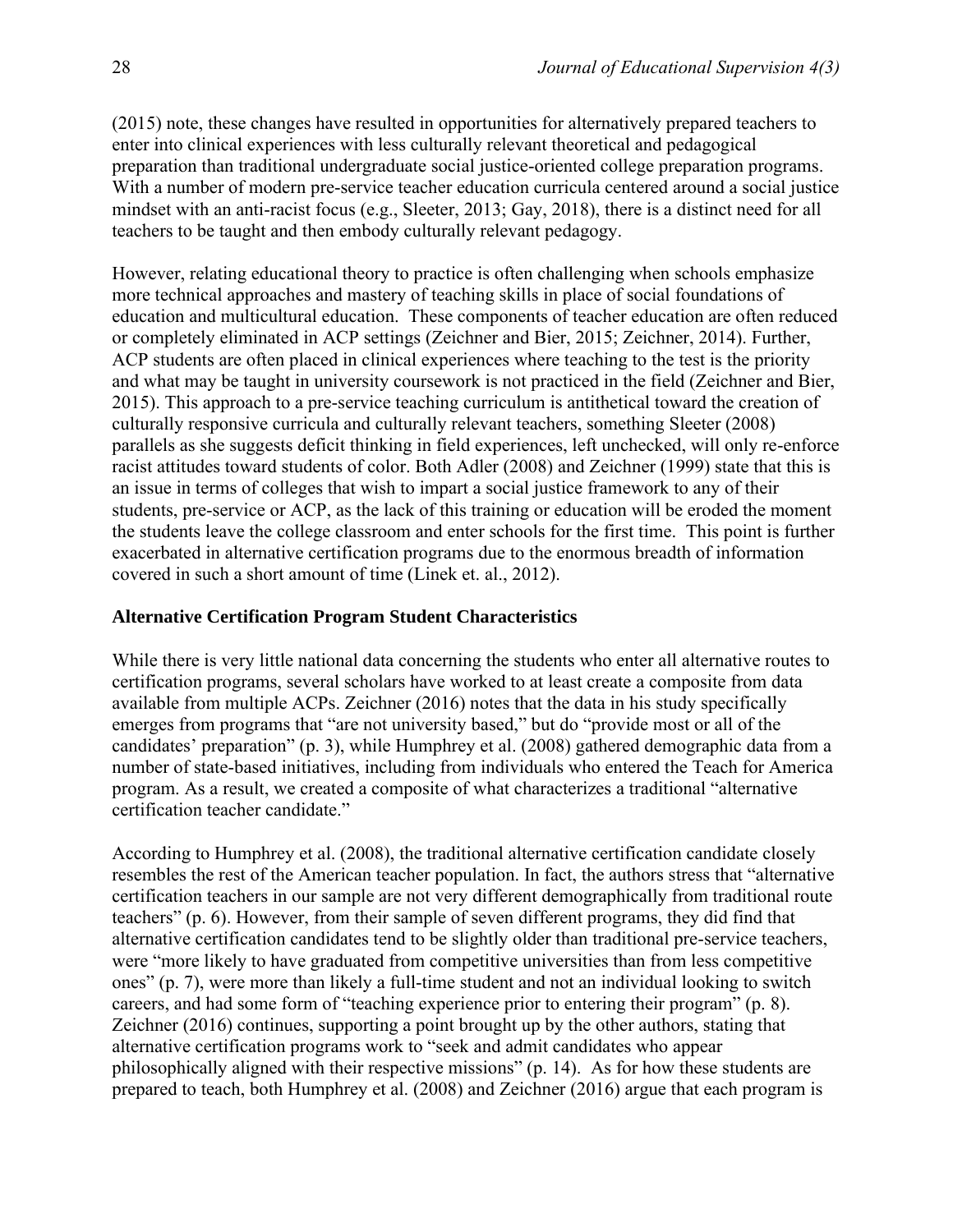wholly unique in how they prepare and deliver their content within their programs, with Zeichner even discussing that some of the national programs do not "employ more than a few traditionally doctorally prepared university teacher educators as instructors" (p. 14). Hence, these programs, and the colleges that have begun to offer alternative route to certification programs, have vastly different approaches and curricula for preparing their teachers. Hence, it is difficult to illustrate what a "traditional alternative certification" candidate's teaching philosophy or practices should be. However, most importantly, we stress that these individual programs are, themselves, unique and should not be extrapolated to national norms.

**Neoliberalism and the Rise of ACPs.** It is important here to note that the rise of these alternative routes to certification programs and the various groups and philosophies that govern the training of new teachers is deeply affected by the neoliberal reform efforts of conservative private groups that have entered the educational sphere in the years following the George W. Bush presidency (Sleeter, 2013). In order to counter the neoliberal push into educative spheres, Sleeter (2013) stressed that teacher educators and social actors must understand the transformative power of neoliberalism on schools and society, that teacher education programs should continually mandate courses orienting from a critical social justice standpoint, and that students should be taught a proper democratic education.

Conversely, neoliberal ideology has worked to actively change what is taught in schools as well as how teaching is defined and what it means to be successful. Teachers' work has become more controlled and structured: what previously constituted good teaching practices have been restructured such that teachers often now feel constrained to follow a specified curriculum and pedagogical method (Buchanan, 2015). Beginning with the passage of the No Child Left Behind act, schools were directed to begin "Following models of business management" with "clear, high standards . . . to align curriculum to them and teachers are to teach to them and test student mastery of them" (Sleeter, 2013, p. 21). With business-like accountability came a business-centric curriculum instituted by pressure from the members of the business community's elite. Instead of a curriculum that emphasizes the development of students, "neoliberalism emphasizes education as preparation for work, and market-based education reform" (p. 47). This has transformed schools from centers of democratic learning into "businesses designed to turn out workers for the new global economy, and as venues for profiteering" (p. 146). These for-profit alternative certification programs work to do the same thing by attracting and educating teachers to advance neoliberal ideologies of accountability.

Nonetheless, when teachers enter into the profession, they are the most likely to fill teaching vacancies created in large urban centers when experienced teachers leave the urban public schools and migrate to higher paying jobs in many major city suburbs (Lankford et al., 2002). Thus, in an effort to think about supervisory experiences and the need to retain skilled teachers in urban areas through alternative certification that focuses on adult learners, it is necessary to recognize the dispositions of these pre-service teachers in an effort to further promote equity and access for students and communities in which they work. Finally, we use Gordon's (1999) definition of disposition as the beliefs, expectations, ethics, and professional attitude of teachers that relate to the ability of all students to learn and succeed. It is that entire embodiment of those ethics and values that make up a professional, socially just, teaching disposition.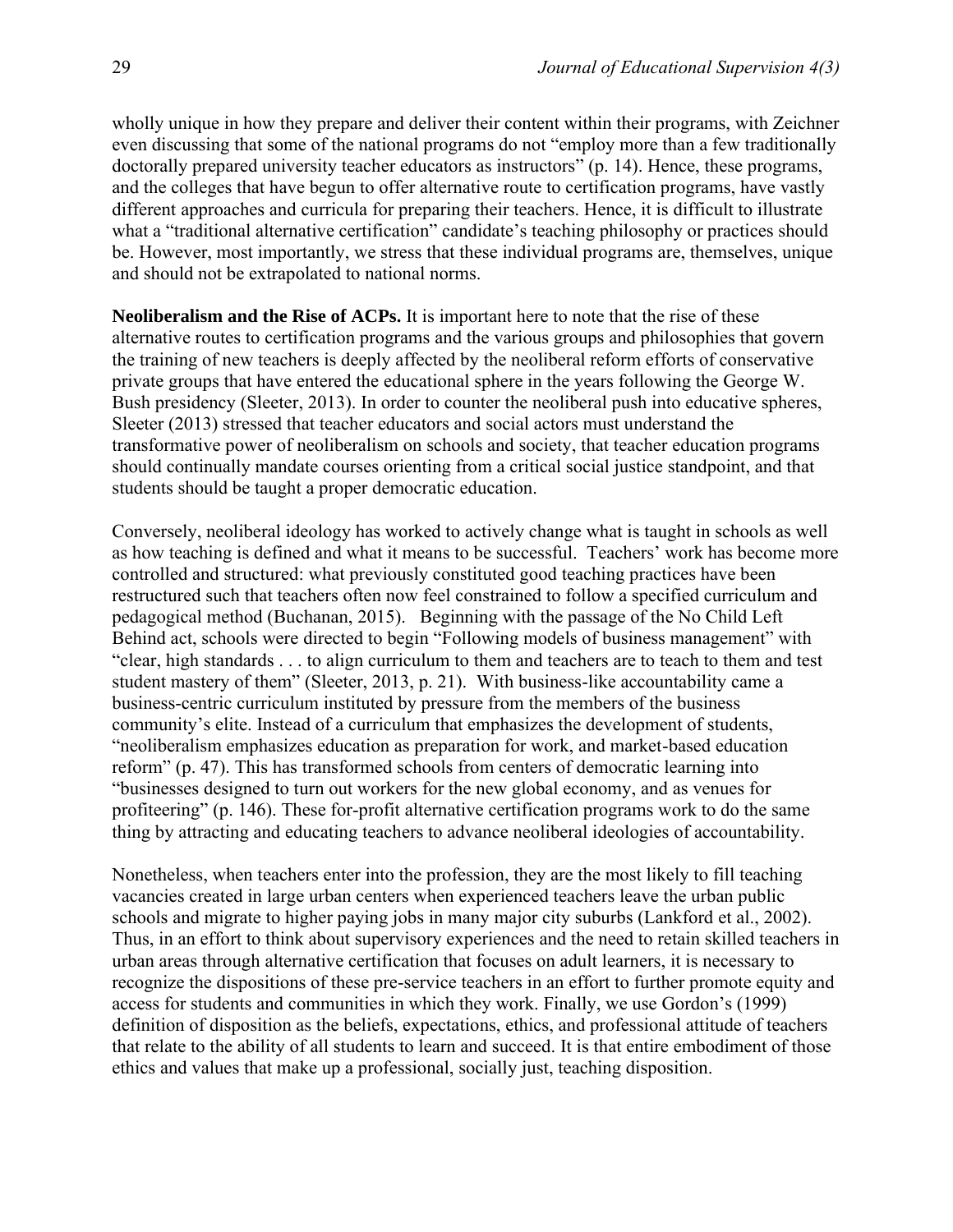#### **Disposition in the Alternative Preparation Route**

Interestingly, when examining the existing body of academic literature for anything discussing the disposition of teachers emerging from alternative licensing programs, specifically from a Critical Whiteness Studies lens, the literature is extremely lacking. What does exist, however, does not reflect positively upon alternately certified educators. The existing body of literature showcases a number of T2T programs that produce teacher candidates who have deeply biased sensibilities and dispositions towards students of color, especially pertaining to the notion of deficit thinking. For example, Linek et. al. (2012) found that a number of alternatively licensed teachers completing their course and field work at their university began blaming students for a number of issues that occurred in the classroom. Thus, instead of working to differentiate instruction from individual students, many alternatively licensed teachers attempted to shift the discourse in order to make sure that the "blame is placed on students" (p. 78) and not their own lack of pedagogical knowledge. Additionally, teachers in this program were ineffective in developing positive relationships with their students, resulting in a number of behavior management issues and, when the students refused to "comply . . . [the] teachers shifted the responsibility to the school administrators" to address what was perceived as deviant behavior (p. 79).

Further, Humphrey & Wechsler (2007) suggest ACP student disposition may impact the best designed programs. Thus, as students learn from both formal and informal contexts of the schools in which they will teach, and although the programs may have strong components, the "practice may not accurately reflect the learning opportunities students experience . . . In most programs, this learning exists beyond the control of the alternative certification program" (p. 29). Thus, a key component that is often overlooked in alternative certification programs is the training and resources of both mentors and supervisors to meet the needs of ACP students in field experiences (Humphrey et al., 2008). As we witnessed our white T2T students embody and enact wholesale all of the negative attributes as mentioned in the literature above during our observations and coaching, we felt that this would be the best approach to our study.

#### **Alternative Certification Programs and Supervision**

Literature regarding the effectiveness of teacher supervision and supervisors of teachers in alternative certification programs again vary regarding the analysis of which alternative certification programs are examined. For instance, in their meta-analysis of alternative teacher certification literature, Whitford et al. (2018) found that alternative certification programs tend to "provide in-service teachers with full access to teaching students, with minimal supervision" while traditional undergraduate teacher education programs "provide pre-service teachers with scheduled access to teaching students, with continuous supervision" (p. 672). These findings are echoed in both Boyd et al.'s (2007) analysis of alternative certification programs and Shuls and Trivitt's (2015) work on alternative certification and teacher effectiveness. Humphrey et al. (2008) found similar results, noting that the analysis of the alternative certification programs in their study had a "good deal of variation from one program to another with regard to the frequency with which participants were observed by their programs . . . and the value being placed on it" (p. 11). Zeichner's (2016) analysis went one step further, where he found that the five alternative certification programs within his analysis typically relied on past graduates of the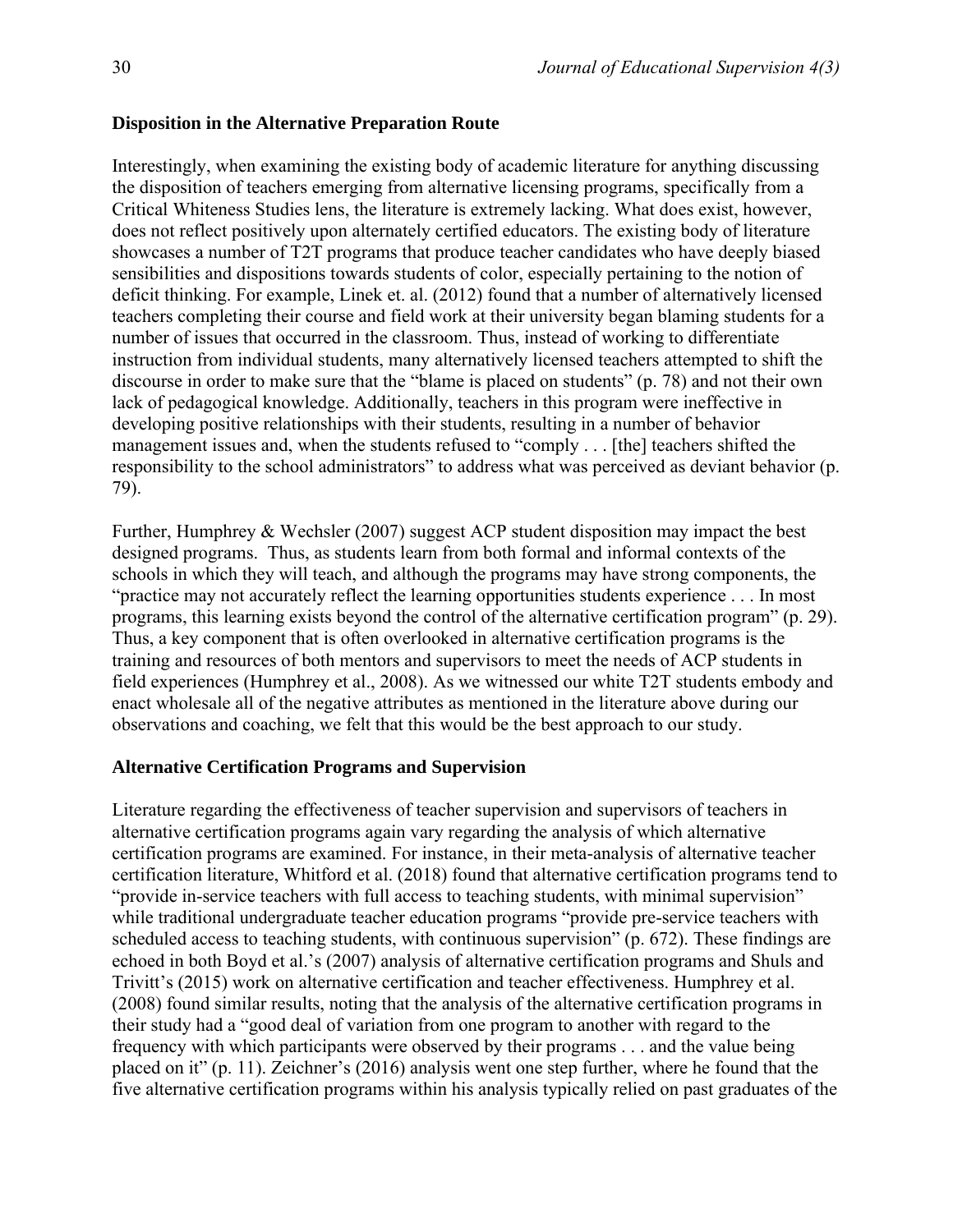program to provide mentoring or supervision of the new teacher candidates, as they themselves embody the practices taught to them by said programs. One program even went so far as to utilize "student consultants" to "provide regular observations of and feedback of interns' teaching" instead of university-trained supervisors (p. 14). Regardless, the fact remains that this literature may not be fully transferable across national norms, as all of the research suggests the differences employed by each different program within their individual analyses are crucial to the understanding of alternative certification supervision practices.

Nonetheless, while preparing urban teachers in any type of program, Hollins (2015) suggests "teaching perspectives are embedded within frames of practice that inform approaches to facilitating student learning" (p. 133) and clinical rotations are organized accordingly. This approach also includes the examination of both teachers and students' cultural and experiential backgrounds as well as the social dynamics at play. Linton and Gordon (2015) suggest a clinical experience grounded in focused inquiry and direct observation where supervisors provide "guided practice for the planning, enactment, observation, interpretation and translation of the lesson" (p. 149). Finally, supervisors must pay attention to the needs of the mentee in terms of developing a coaching model that promotes the desire to see the mentee be successful as well as establishing expectations of a professional working relationship between the mentor and mentee (Bullough, 2005; Conderman & Johnston-Rodriguez, 2009).

#### **Methodology**

We set out to examine and explore the unique challenges in supervising adult learners entering teaching after experience in various professional disciplines within a large, Midwestern university's School of Education. In addition, one of the authors had teaching loads split between the elementary T2T program and the traditional pre-service teacher education program within the same semester, showing a contrast in materials taught and learned between the two programs. The other author was the coordinator of field placements and the university supervisors. In addition to working with all supervisors and the unique perspective of working with students from both traditional and alternative preparation programs, we were interested in how the professional experiences T2T students had before entering the teaching profession (dispositions, habits of mind, professional behaviors) impacted their student teaching experiences and how, ultimately, their professional dispositions impacted students in urban elementary classrooms.

Our study consisted of a shared observation and teaching of a total of 15 students (12 female and three male) within the Transition to Teaching Program  $(T2T)^5$  program at a large, Midwestern public school of education. The students were all located in an urban, public elementary school that served predominately Latinx and Black students. There were over thirty languages spoken at this school. All of the student teaching interns identified as white, and only two interns had classroom experience beyond their former schooling experiences. The majority of the T2T students had business and/or corporate professional experience, while others had terminal degrees in the liberal arts or journalism. Two of the students also had years of experience within the military. We include these details in our analysis as Humphrey et al. (2008) suggest that

<sup>5</sup> Within the national context we use the term Alternative Route to Certification Programs (ACP) as generally used in the literature. Within the state this study took place all ACPs are referred to as Transition to Teaching Programs (T2T). Thus we use T2T when referring to the state and local context.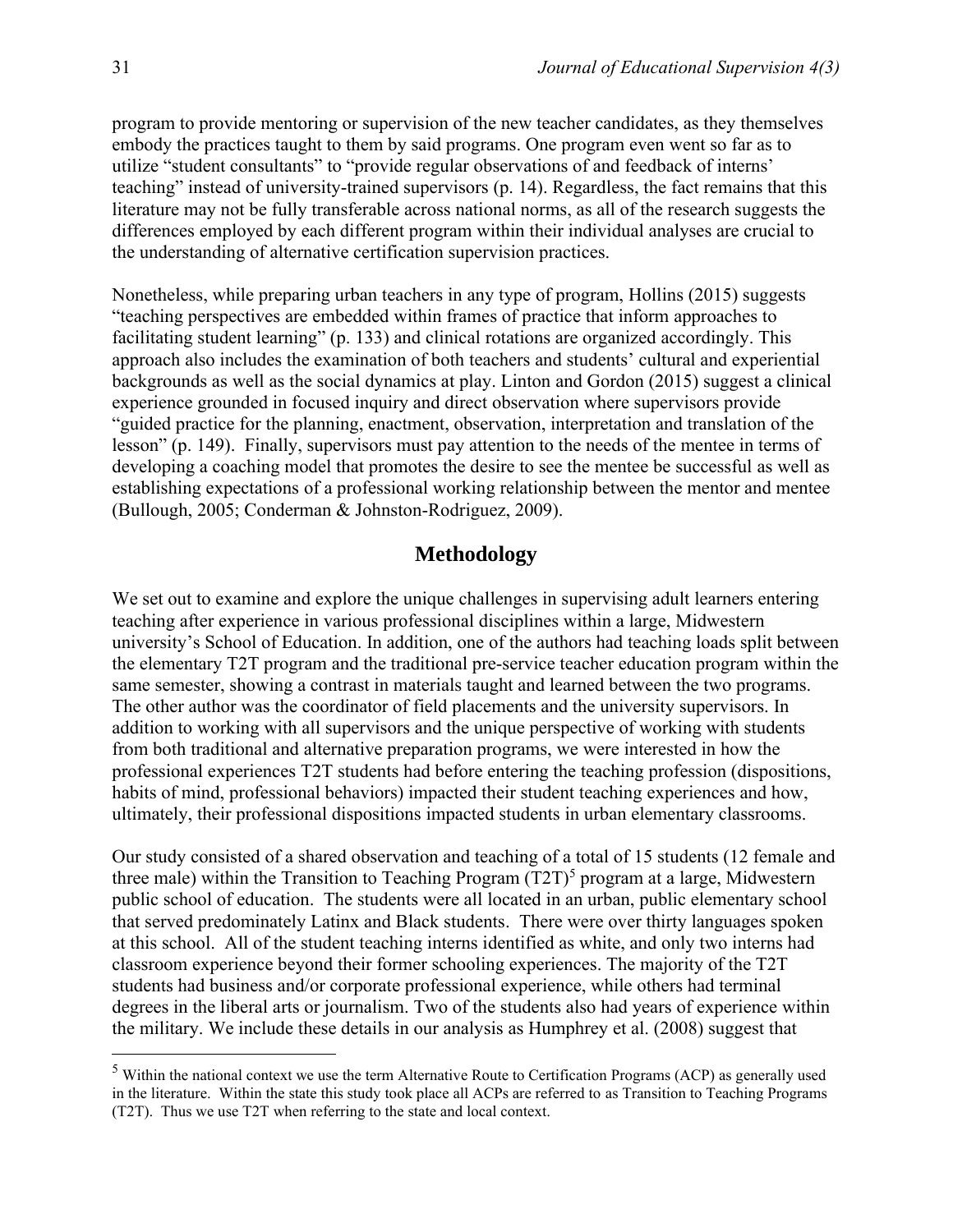clarifying who participates in alternative certification programs in a more detailed manner is important in determining the characteristics of effective programs.

The majority of the data was collected from fieldnotes, student assignments, email correspondence, notes from student conversations, and other documents, such as student improvement plans obtained from all 15 of the T2T students, and the university's standard field observation protocol. We both cataloged over forty collective hours of field observations of multiple T2T students in their elementary school placements to see how they navigated their teaching and their curriculum (Patton, 2002; Stake, 2010), recorded numerous fieldnotes from each observation filled with "thick description" of the observed events (Denzin & Lincoln, 2005), and reflected upon notes taken from both formal and informal interviews with each T2T teacher candidate.

We used an inductive analytic approach through triangulated reflexive inquiry (Patton, 2002) of data to draw out salient themes from the shared examination process (Creswell, 2007). Finally, during our analysis of the data, we engaged in reflexive questions, such as, "How have my perceptions and my background affected the data I have collected and my analysis of those data?" Based on these observations and reflections, we engaged in critically reflective practices to better inform our own supervisory roles with the T2T student interns, and in an effort to think about supervision differently, we developed a composite of a T2T student interns that depicts many of the implicit and overt actions we saw from our students through a Critical Whiteness Studies lens.

### **A Composite Narrative**

Scarlet serves as a composite narrative of our observations, fieldnotes, student assignments, email correspondence, recorded conversations, and other documents, such as the aforementioned performance plans. In her research, Willis (2019) highlights the benefits of composite narratives, expressing that these narratives allow for complex, situated accounts (see Riessman, 2008). Composite narrative accounts also "allows for contextualized stories, without resorting to fiction," (Willis, 2019, p. 477) and allow for anonymity. Deconstructing whiteness and recognizing white supremacy is a process, and therefore, instead of risking the recognizable quotations from the students, we grounded the composite in the empirical data. We contextualized the narrative composite in social situations that were also "grounded in real life, not fiction" to best illustrate the pervasiveness of whiteness and how we (and eventually, they) addressed this behavior in our capacity as college educators and teacher supervisors (Solórzano & Yosso, 2002, p. 36). Finally, composite narratives also bridge the gap between theory to practice. Willis (2019) suggests this methodology is more accessible for K-12 administrators and teachers (for example) and provide "personalized accounts that are situated within the social world, an explicit ethical stance and aim for intervention, rather than just description or analysis" (p. 477).

#### **Scarlet**

Thus, our composite narrative of Scarlet is the embodiment of the interactions we have worked with as supervisors of hite female student teaching interns with placements in urban elementary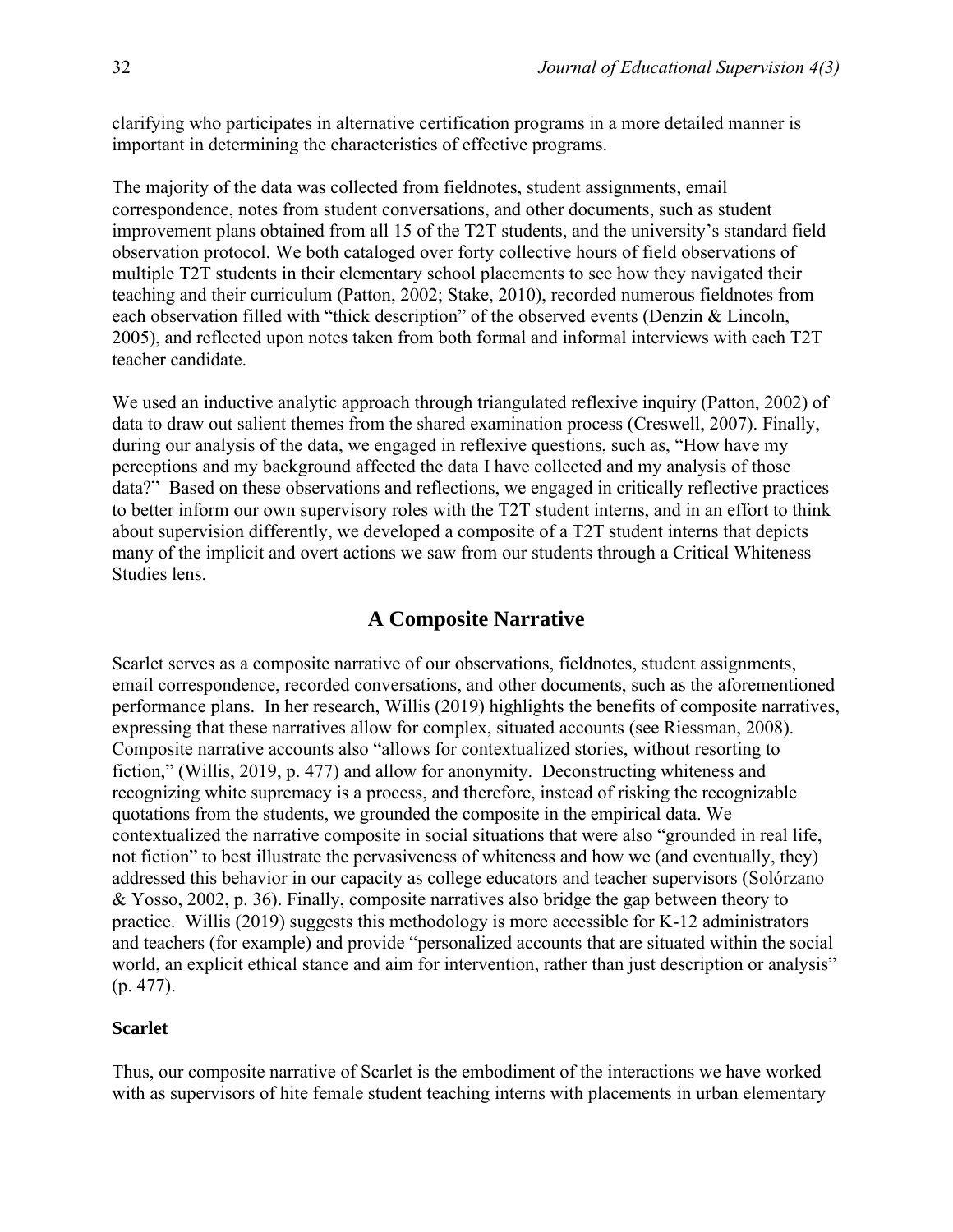schools. Although the university's T2T program's foundational principles were grounded in social justice, there is often a disconnect between university coursework and its implementation in the field (Hollins, 2015). Further, as is the case with Scarlet, we observed implicit biases manifest with students when they felt uncomfortable or challenged in the classroom and depicted a "struggling student intern lacking self-confidence<sup>6</sup> and a lack of commitment to utilizing the pedagogical tools taught through her coursework<sup>7</sup>." This was particularly true when classroom management issues arose. On rare occasions, students such as Scarlet overtly challenged their coursework, the advice and instruction of their mentor, and the feedback and guidance from their supervisors. Thus, our composite below encompasses both overt and explicit challenges of implementing a culturally responsive theoretical and pedagogical approach in both Scarlet's coursework and teaching.

Scarlet entered the program after spending some time at a marketing job that she found to be "incompatible with her future occupational goals $8$ ." After a stint as a substitute teacher in a suburban school district, she enrolled in and entered the Transition to Teaching program, bringing along with it a great deal of emotional, personal, and financial issues she was dealing with at the time. Thus, this greatly impacted the fast-paced two-year program to earn her degree, and she struggled to address coursework and connect theory to practice (as many students do). Scarlet also struggled in her other classes, especially around teaching methods, yet she was able to complete the minimal amount of coursework to enroll in her student teaching experience. Consequently, she started her student teaching experience with a negative perception of the program.

On the first day of student teaching, having spent less than eight hours with her students, Scarlet was overheard angrily discussing her placement with other T2T students in the school building before their methodology seminar, calling her sixth grade students, all of whom were students of color, "thugs" who "don't understand respect."<sup>9</sup> From that moment, she began her student teaching experience through victimization (DiAngelo, 2018), to see her students in opposition to herself, fostering a "them vs. me" mentality in the classroom. She blamed her struggles to connect and teach her students on the assumed deficits of their moral character or upbringing and not on the lack of empathy, training, or ability to connect with her students (Valencia, 2010). Nor did Scarlet think of any structural issues of inequity and oppression (previous experiences with teachers in the school, very crowded classrooms, older teaching facilities) that led to the actions of her students "disrespecting" her position as their teacher on her first day within her placement (e.g., Feagin, 2010; Kozol, 1991; Milner, 2012b). In addition, Scarlet dismissed more than a year of training in culturally relevant and sustaining pedagogies, which were embedded in the social justice oriented T2T program.

Instead, Scarlet reverted to a model of "banking education," lecturing to and reading at students for an hour at a time, providing an approach that appeared to be instructional, but lacked any differentiation for her students, forcing the students to believe that she is the single bearer of

<sup>6</sup> Mentor teacher email correspondence

 $7$  Supervisor fieldnotes

<sup>8</sup> Comment made in seminar class

<sup>9</sup> Comment made in seminar class.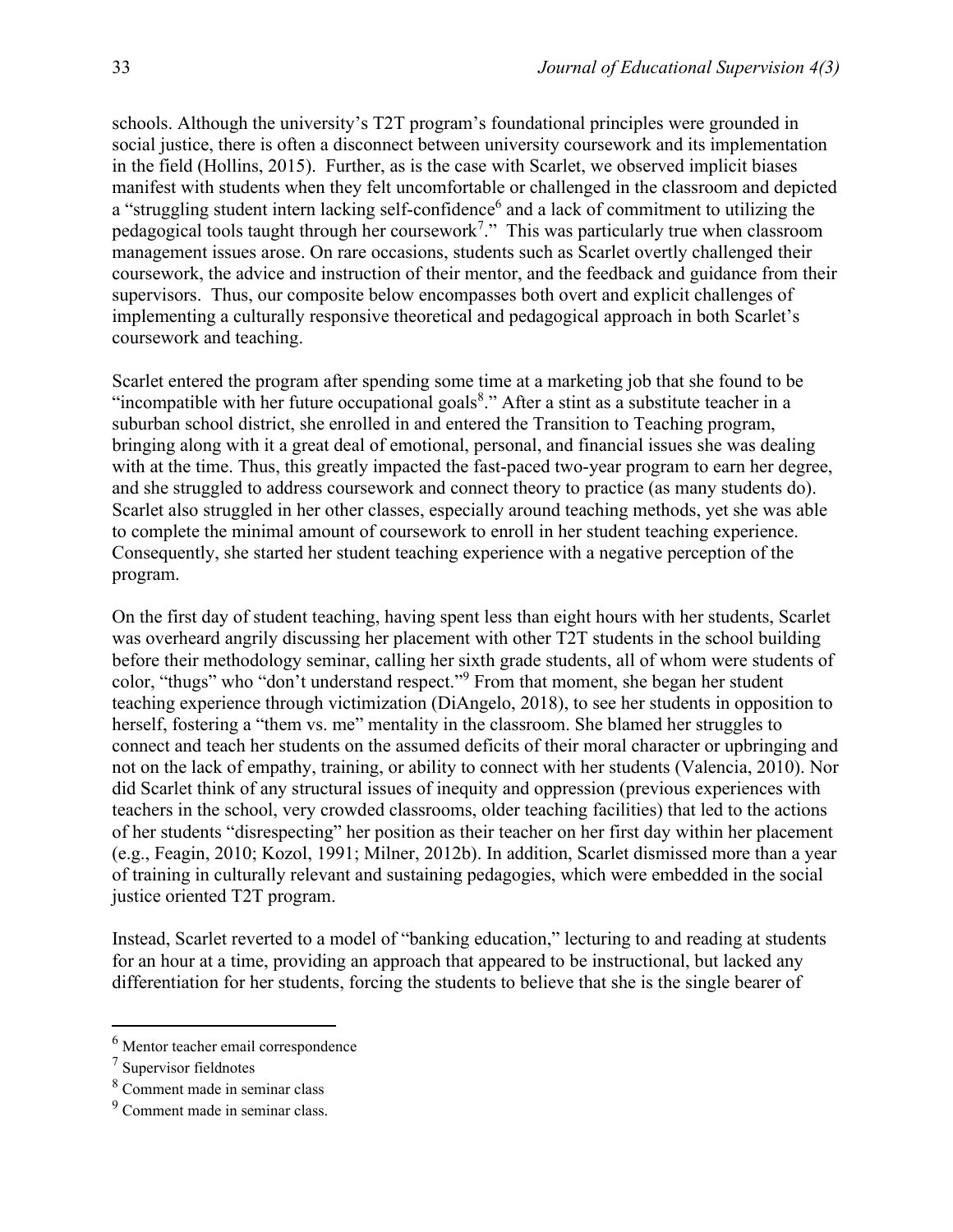knowledge in the learning space (Freire, 2005). Even with feedback and suggestions from multiple supervisors (university and school-based), as well as support developing pedagogical approaches and innovative ways to get students engaged, she was unwilling to make any changes to her lessons. Even more concerning was Scarlet's outright refusal to accept any constructive criticism concerning her teaching or actions. The supervising teacher was uncomfortable addressing her concerns with Scarlet, knowing the conversation would end in defensiveness, and sometimes, tears. Consequently, the university supervisors increased formal and informal visits to several times a week (as opposed to the standard once-a-week observations for the other student teachers). Despite carving out time to have both informal and formal debriefing sessions with Scarlet alone and with her host teacher, sharing observational notes, and offering additional ideas and readings outside of the methods taught in the seminars, Scarlet stood steadfast that her authoritative teaching and direct instruction gave her the maximum amount of student control. Although all feedback suggested otherwise as students were never on task, she consistently expressed that what she learned from university coursework did not work at "this" school.

For example, Scarlet was observed monotonously reading from a novel that had nothing to do with her supervising teacher's curriculum for the entire period, refusing to engage her students. Although she was given ample support and pedagogical tools to develop more culturally relevant practices, including teacher as the facilitator, student-centered instruction, or drawing upon assetbased background knowledge of students (Gay, 2018), she was unwilling to implement any of the suggestions made by the university supervisors or her supervising teacher. Finally, she was either entirely passive with her classroom management, silently standing in the corner of the classroom as students talked and grew more and more off task, or overly punitive, sending students out to the principal's office for the most minor of infractions. Overt defiance, in particular, was clearly a trigger point for her. Although she received feedback (university observation protocols, scheduled debriefing meetings, emails with observation feedback) and support throughout this process from multiple school and university supervisors, Scarlet created a toxic teaching environment for her and her students.

At this point, there was concern about whether Scarlet could continue her student teaching placement. School of Education faculty, the supervising teacher, the principal, and the university supervisors developed an improvement plan that required Scarlet to engage in a critically reflective practice by examining her teaching and personal values in regard to her students and her disposition. The meeting was contentious, with Scarlet stating that our criticisms of her teaching and suggestions for improvement were unfounded, and the problem itself was with her students. The meeting ended with Scarlet in tears, an action that both Accapadi (2007) and DiAngelo (2018) stress is a common tactic white women tend to use to avoid being confronted by others for their racist behavior, after which she begrudgingly accepted to abide by the multistep improvement plan. For her the stakes were high. If she had not agreed to follow the plan, she would have been asked to leave the program. The improvement plan centered on an increase in daily supervision by multiple parties. Each observation would have a formal debrief, directly address her deficit perspective of the students, a weekly examination of her lesson planning before she taught each lesson, and a weekly critical reflective journal to get Scarlet to begin to address the ways in which her privilege and white hegemonic space in the classroom deleteriously impacts her students. After Scarlet was put on an improvement plan, there was a slow growth in Scarlet's critical reflection and her willingness to accept critique about her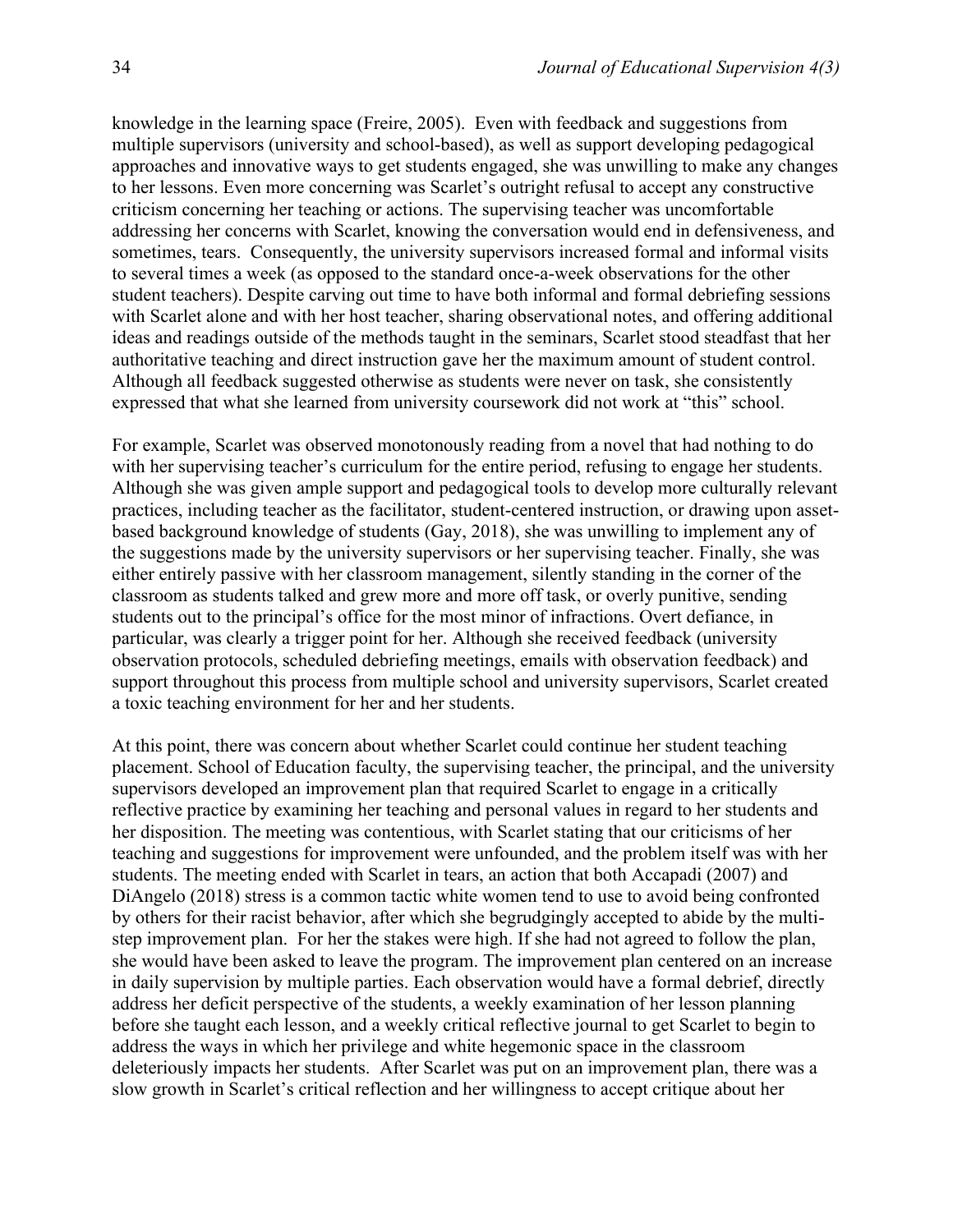teaching. Additionally, classroom observations reflected that slow growth. Scarlet began learning student names, engaged in multicultural and collaborative classroom practices, worked to develop genuine relationships with her students of color, and the increased supervision and interaction with her mentors established a new layer of trust and willingness to work towards the necessary improvement and accepting of positive criticism. While she did complete her student teaching and received the credits to graduate, the authors felt that the necessary intervention could have been instituted earlier, resulting in a longer period of positive gains and personal realization for Scarlet.

## **Discussion**

As a result of this composite of multiple experiences with T2T students in an urban elementary education program, we found that understanding their backgrounds also contributes to strengths and/or weaknesses they may bring to their student teaching experience. Overall, and although research differs on this notion (e.g., Blair & Hoy, 2006; Bland 2003; Hsu et al., 2015), we have found our adult learners often thrive with good communication and accurate feedback, especially when given time to have extended formal and informal debriefing sessions where we were able to dive into our notes and observations. The majority of T2T student interns remarked that this form of feedback and communication helped improve their understanding of theory and their own teaching. Although positive and negative critique is valuable regarding adult learners' abilities (Midwestern University's T2T Student Teaching Handbook)<sup>10</sup>, theory and pedagogy pertaining to cultural competency, critical conversation, critical self-reflection and the requisite enactment in the classroom become particularly important in training alternative certification teachers to recognize spaces of white privilege in urban schools.

Further, we suggest, particularly in urban contexts (again, referring to Milner as cited above), that the current model of clinical experiences makes it difficult for T2T students to have a "clear sense of the social, political, community and cultural contexts in which they work to build and sustain strong relationships . . . that go beyond specific teaching and classroom practices" (Hollins, 2015, p. 38). Thus, as result of this work, we engaged in critical self-reflection and discussion, highlighting both the need for T2T students to receive anti-racist and multicultural pedagogy as well as a strategy of offering early and targeted intervention to T2T students within their field experiences to push back against deficit thoughts and practices. As a whole, this experience changed our approach to clinical supervision and the ways in which supervision in alternative routes to certification programs may promote culturally relevant clinical experiences that draw upon critical dialogue, critical reflection, and culturally relevant pedagogical practices grounded in sociocultural and political contexts. This is a practice that allows for critical engagement and self- introspection that many pre-service teacher education programs (especially alternative licensing programs) do not include within their framework (e.g., Feiman-Nemser, 2001; Marx, 2006; Sleeter, 2013).

#### **Unconscious Bias and Overt Racist Behavior**

<sup>&</sup>lt;sup>10</sup> Citation censored for purpose of anonymity.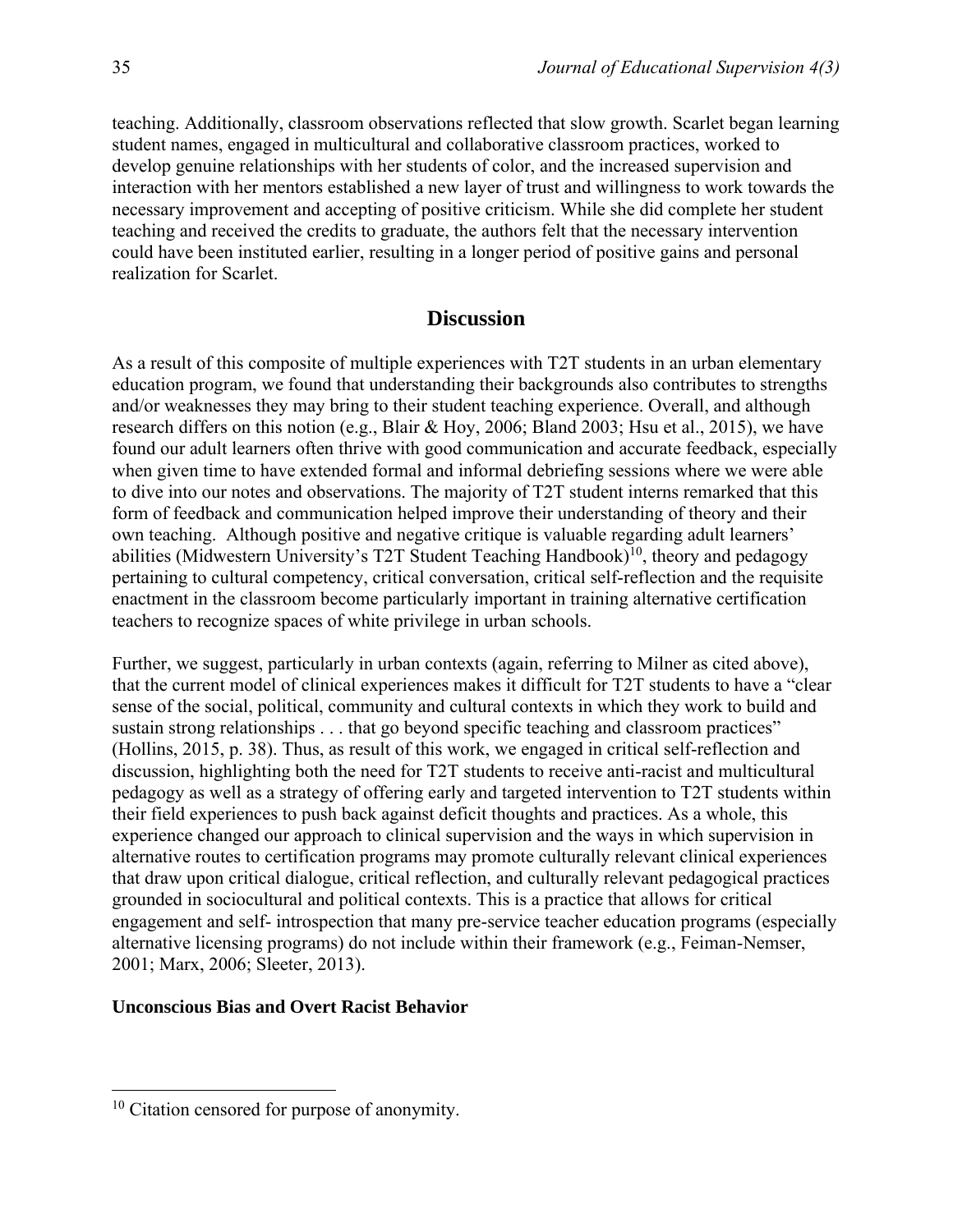Thus, as a result of extended classroom observations, field notes, and informal interviews, we found that teacher placement may impact adult student teaching interns deleteriously through higher incidence of anxiety, inflexibility, cynicism, and deficit-based notions of urban students and classrooms when compared to undergraduate student-teaching interns. Further, one of the themes to emerge from our analysis was the demonstration of racist behavior (both implicit and outright) by the T2T students in their teaching placements and within the college classroom. Outside of their teaching placements, students demonstrated their dispositions toward students of color by the topics raised in conversation and lecture, some often displaying mindsets that had unconscious biases toward their students of color. By unconscious bias, we utilize Benson and Fiarman's (2020) theory of unconscious bias being the process where people, in their daily lives "absorb and internalize prejudices that influence our automatic actions and beliefs" (p. 6). These unconscious biases would influence how Scarlet would first interact with her students in her classroom before then discussing her actions in seminar with us and her classmates. Classroom discussions resulted in Scarlet blaming the families of students regarding their ability to learn due to the "values" of the parents at home, the refusal of the parents to teach their children how to adhere to the expectation of the white cultural social norms that govern their classrooms, and how many of these teacher's ideal jobs would be to teach students in suburban and rural classroom environments. Additionally, Scarlet did not embody the professional teaching disposition put forth by Gordon (1999) and others that reflect the qualities necessary of successful teachers.

#### **Professional Disposition and Adult Learners**

Professional disposition also played an important role in the effectiveness of alternative programs in teacher training. Overall, this study found that students were very devoted to their coursework, but when they began their internships, Scarlet suffered from a lack of confidence and was inundated with feelings of unpreparedness. Although these feelings are not unusual, they paralyzed Scarlet in ways that directly impacted the students she taught. Furthermore, we found that the adult learners often thrived with good communication and accurate feedback. This is echoed by research in the medical field that found that such effective feedback and communication "plays a critical role in helping adult learners achieve their educational goals and reach their maximum potential" (Sachdeva, 2009, p. 106).

Nonetheless, issues pertaining to cultural competency, critical conversation, and critical selfreflection become particularly important in training alternative certification teachers to recognize spaces of privilege in urban schools. Numerous displays of racism, including the discussion of improper parenting and the dehumanization of children, were just some of the defensive reactions T2T students had when they felt overwhelmed by the clinical experience. However, if these teachers were to reflect upon these actions after having been openly discussed and analyzed in class by their professors or by their peers, there is an opportunity to understand the emotions behind these thoughts and dispositions. This is a difficult, but critically important task for supervisors to have their students engage in, as Matias (2013) states that such reflection around actions and dialogue in urban classrooms, especially those around "race . . . becomes an arduous task, despite the overwhelming possibilities it has for creating humanizing projects of race" (p. 189). Additionally, it allows the university supervisors an opportunity to conduct a true Socratic discussion concerning personal bias, racism, and dispositions (for example) while also allowing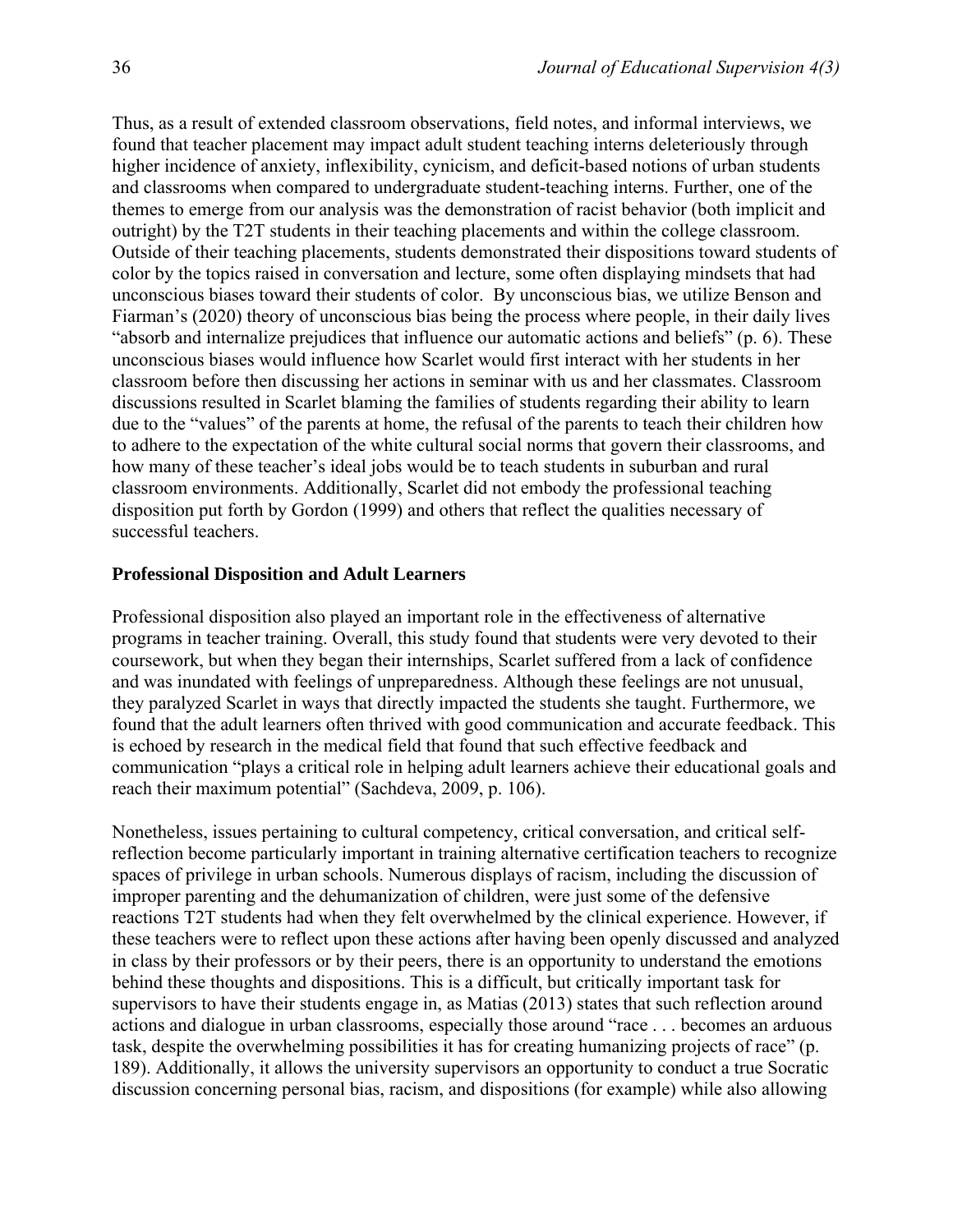for the creation of individual performance plans for students that the supervisors think need additional teaching and direction in regard to cultural disposition and anti-racist pedagogical work.

Perhaps having students and supervisors keep a running journal of their thoughts and actions, a journal that is shared during seminars or debriefs, or having the supervisors posing anonymous situations that were observed in classrooms to the group to discuss could lead to that deeper, necessary reflection. However, for this to occur, the supervisors have to be a constant presence in the classrooms of their students, build trust, and find time to confront uncomfortable situations in a positive manner. Furthering the issue at hand, however, is that this requires a necessary willingness for supervisors to engage in a reflective examination of both their teaching and their deeply held values. While Linek et. al. (2012) suggest students did not wish to engage in critical reflection in their alternative licensure program, as "reflection and sharing [w]as a waste of time" (p. 79), it is imperative both university supervisors and supervising teachers are pivotal in modeling these approaches for and with student interns. Thus, there is a need to push past just seminar and theory in a single school classroom. Discussion, critical reflection, and training for supervisors to develop a critical lens and willingness to address deficit and racist thinking with student interns (and with themselves) will be crucial to developing more critically minded T2T teachers within the shortened duration of these programs.

#### **Self-Direction and Adult Learners**

In particular, adults in a learning setting need experiences which reveal gaps between where they are and where they want to be. Because we found adult T2T candidates draw from a greater depth and breadth of experience than younger learners, this often promotes slower and more cautious acceptance of new ideas. Further, the authors noticed that these adult T2T students define themselves by experiences they have had, and, unlike younger individuals, they do not derive self-definition from external sources, parents, and peers. They also have vast internal resources for learning. This reinforces the need for providing experiential opportunity. Thus, experiential learning for adult learners in alternative certification programs should be grounded in constructive critique, reflection, self-direction, but they also need to be consistently challenged on the cynicism and even prejudice that encompasses the student teaching experience (Midwestern University's T2T Student Teaching Handbook).<sup>11</sup> To do so, we suggest socialjustice oriented practices in clinical experiences to address whiteness and approach foster culturally relevant and sustaining pedagogies in urban elementary T2T programs.

# **Implications for Social Justice Oriented Supervisory Practices**

As was discussed throughout our paper, critical social justice work must engage in the practices we have outlined: critical dialogue between supervisors and students (especially those who have displayed deficit thinking and racist thoughts), critical reflection of alternative certification students to work through their deficit mindsets and implement culturally relevant teaching practice and pedagogy. To implement these practices, it is necessary to understand the

<sup>&</sup>lt;sup>11</sup> Citation censored for purposes of anonymity.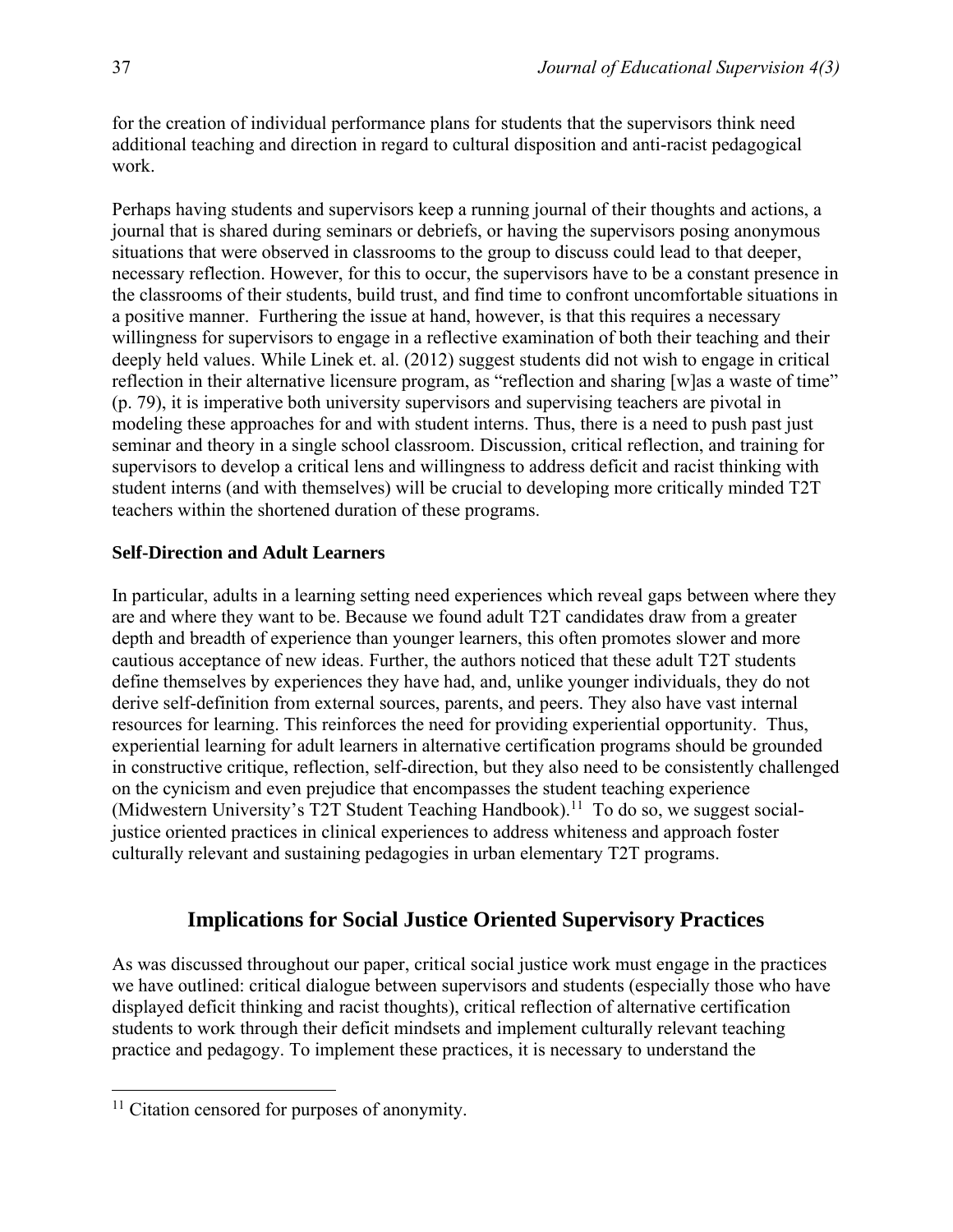importance of and influence that the supervisor has on the T2T student's field experiences. By becoming an active member of this experience, teacher supervisors are able to develop relationships with their T2T students, promote critical reflection, and understand student experiences just as social justice educator preparation programs suggest teachers support their young students. Accordingly, these same practices and philosophies can be integrated into the weekly assignments/duties of the pre-service teacher and of the teacher supervisor.

#### **Critical Dialogue and Self-Reflection**

Critical dialogue and critical reflection should both be woven into the teaching and debriefing practices of teacher supervisors who wish to engage in anti-racist pedagogy. To do so, the teacher supervisor must either commit themselves to post-observation dialogues that will consist of potentially uncomfortable truth-telling with their supervisees on a regular basis, or have their students produce artifacts that genuinely have them reflect on not only their teaching and its effectiveness, but on their biases and habits of mind. While Gorski and Dalton (2020) do caution about having student teachers engage in critical reflection without guidance, producing products that do little to actually force students to confront deficit and racist attitudes will not lead to liberatory thinking. In fact, the authors stress that any time critical reflection only contains thoughts on the "existence of cultural difference and the meanings of cultural artifacts is insufficient" (p. 366). It must become a reflective practice that challenges deeply held models of thinking that students have had for their entire lives. To get to this necessary level of reflection, teacher supervisors must structure time into their observations and interactions with their T2T students taking time to provide examples and show their teacher candidates how to reflect. Modeling such reflection both in group conversation and in personal journaling shared with the class could lead students to embody the tenets of anti-racist work and actually confront the implicit bias we all carry through dominant hegemonic socialization.

#### **Uncomfortable Confrontation of Whiteness**

Additionally, supervisors, when working with any interns that display both overt and implicit racism towards students, must be willing to act against such harmful prejudicial and discriminatory actions towards marginalized students. For teacher candidates like Scarlet, early intervention is critical. It is important to have such students begin reflecting on their practices indepth for the duration of their clinical practice. If issues persist, it is necessary to show concrete examples of how the deficit and racist thinking is arising in the classroom. Teacher supervisors should conduct multiple direct, focused, and formal observations (particularly with detailed field notes to share with the teacher candidates during extended debriefings) with students that require intervention. These observations must be carried out multiple times, especially if the teacher supervisor and the classroom teacher agree that the actions of the teacher candidate are rooted in their deficit mindsets.

### **Modeling and Co-Teaching**

Furthermore, the supervisor should work to model good culturally responsive pedagogy for all of their supervisees, perhaps within a lecture space if they are able to meet as such, that allows for all teacher candidates to not only test new culturally responsive teaching methods, but to engage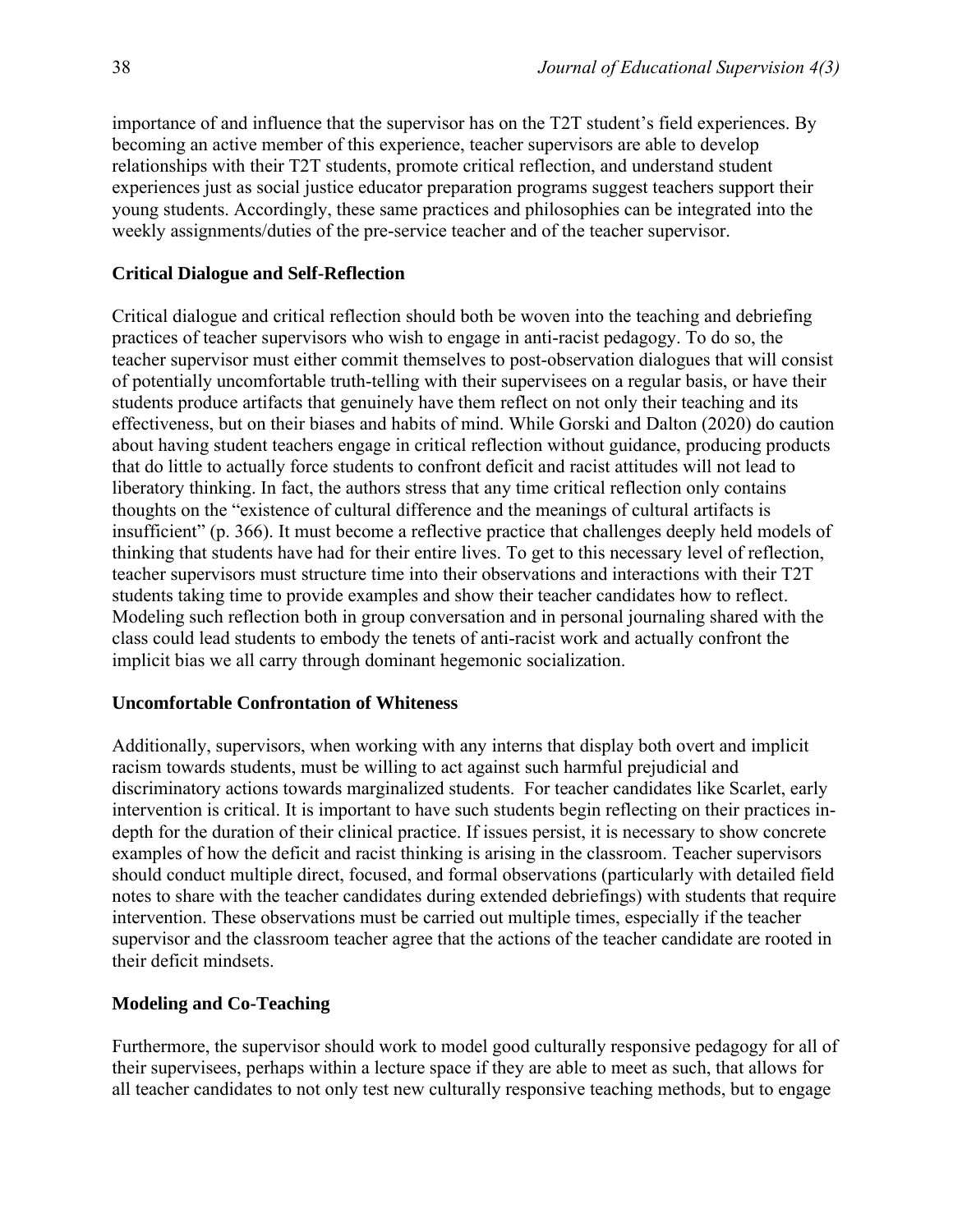in dialogue with their fellow candidates in a space that is supportive of reflective (and hopefully, transformative) practices. If that is not tenable, then teacher supervisors must work one-on-one with these students, demonstrating how their current actions could not only be harmful to students, but also do not showcase and utilize the teaching practices that are most likely to keep them engaged and learning. The teacher supervisor, if truly committed to this work, must go the extra mile with these students to provide them the opportunity to think, to reflect, and to confront their deficit mindsets. Otherwise, there is little preventing these ideologies from manifesting once the T2T student interns complete the program. This may also include co-teaching with a student intern in areas of struggle for as long as the supervisor's schedule allows.

Modeling for supervisors also requires challenging embedded practices within the neoliberal university. In the same way student teachers experience cognitive dissonance when they are exposed to educational theory and pedagogical practices from a critical social justice lens in their coursework and enter into the field where they are only exposed to high stakes accountability and curricular practices, supervisors also need recognize these same neoliberal structures in the university. Just as we ask them to integrate the foundations of a culturally relevant teaching practice, we must do the same. In other words, how might we remain complicit in our own evaluation tools and prescribed rubrics and protocols that don't prioritize culturally relevant and sustaining teaching and critical self-reflection? We might very well contribute to the cognitive dissonance of our students if we aren't willing to interrogate our supervisory observations and evaluation practices.

#### **Supervisor and Mentor Dispositions**

Supervisor and mentor teacher partnerships are central to the success of the student teacher in a clinical placement. Unlike many traditional programs where supervisors are on the periphery of the school and the classroom, anti-racist teaching enlists the support of everyone in the classroom to be trained and enact anti-racist teaching, pedagogy, and ways of being. This is essential to the support, success, and direct confrontation of whiteness as it manifests in clinical experiences. Finally, it is essential for supervisors who wish to engage in this anti-racist work to not let any candidate slip by due to a fear of reprisal from the university. Gorski and Dalton (2020) have stated that a majority of professors who teach social justice courses tend to have "critical orientations, but face challenges that make it difficult to operationalize these orientations" in their teaching and supervisory practices (p. 367). By making critical dialogue and reflection the norm for one's supervisory duties, by taking the time to model and co-teach culturally relevant and anti-racist teaching practices, and by embedding critical reflection as an authentic part of the teaching process, these practices should become core values of the supervisory role in Transition to Teaching programs.

# **Conclusion**

The most pressing of topics to emerge from the data is the necessity to create a mechanism within urban Transition to Teaching programs clinical experience that supports to the unique needs of adult learners. Although the experiences of T2T teachers are complex, this study has shown that reactionary tactics, once a crisis occurs with a student, are much less effective than designing a program that recognizes the spaces from which adult learners enter these programs.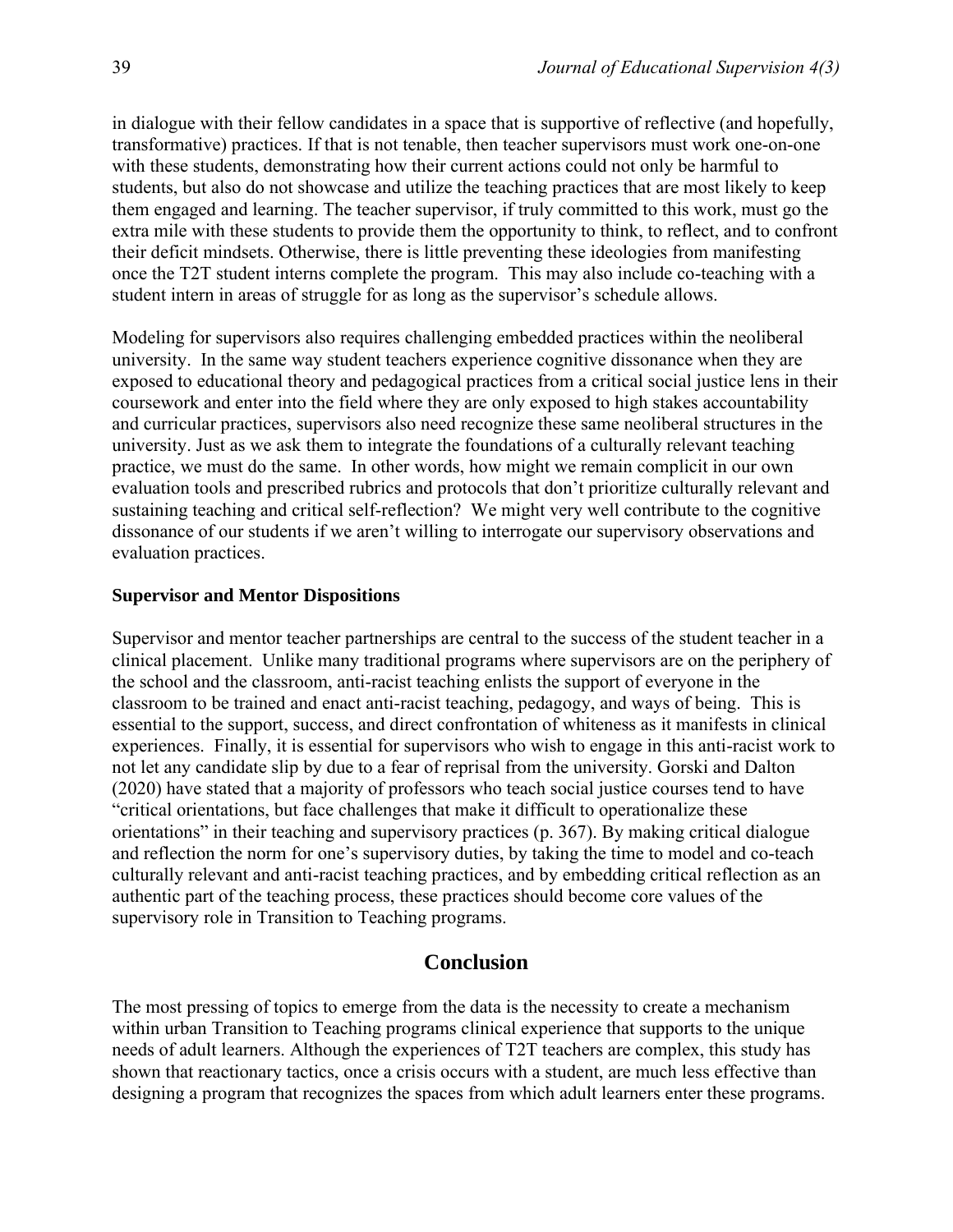Although students went through a teaching program that promoted a vision of equity and social justice, we found that the cornerstones of equity and diversity need to be more than reiterated and exemplified in a simulated setting once the student teachers began their field placements.

Thus, we view the supervisory role as the conduit between theory and practice. In many ways akin to what we are asking our students to do, the supervisor must fully invest in the student interns, understand their backgrounds--everything they bring with them to teaching--and build relationships with them in order to confront and disrupt the reification of whiteness in classrooms. Supervisors, alongside mentors, must be supported by the university to get the training and develop the skills to have these difficult conversations with student interns. Further, university supervisors must be willing to listen to the criticism and, often, defense mechanisms student teachers will use in order to cope with stressful situations. They must both acknowledge complicity but also advocate for change. And the supervisor must be willing to engage in these same processes themselves. Finally, it is the responsibility of the School of Education and the faculty within to support and train supervisors and mentors and create placements that foster critical dialogue and reflection, instead of scrutiny and disparagement, to prepare future teachers that value the inherent strengths of marginalized students, their families, and the communities in which they will teach.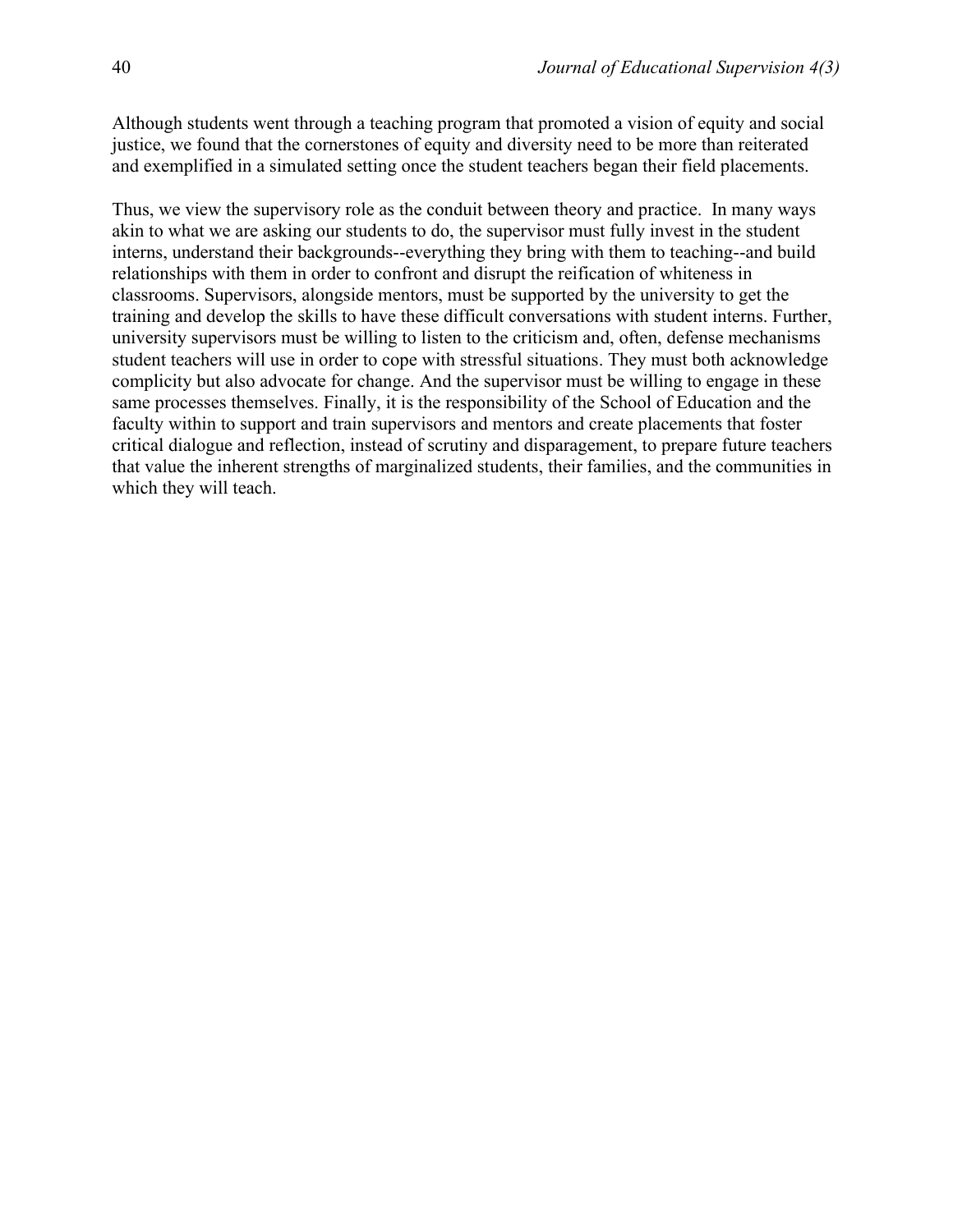### **References**

- Accapadi, M. M. (2007). When white women cry: How white women's tears oppress women of color. *College Student Affairs Journal, 26*(2), 208-215.
- Adler, S. (2008). The education of social studies teachers. In L.S. Levstik & C.A. Tyson (Eds.), *Handbook of research in social studies education* (pp. 329-351). Routledge.
- Alexander, M. (2012). *The new Jim Crow: Mass incarceration in the age of colorblindness.* The New Press.
- Applebaum, B. (2016, June 09). Critical Whiteness Studies. *Oxford Research Encyclopedia of Education.* Retrieved 13 Aug. 2020, from [https://oxfordre.com/education/view/10.1093/acrefore/9780190264093.001.0001/acrefore](https://oxfordre.com/education/view/10.1093/acrefore/9780190264093.001.0001/acrefore-9780190264093-e-5) [-9780190264093-e-5.](https://oxfordre.com/education/view/10.1093/acrefore/9780190264093.001.0001/acrefore-9780190264093-e-5)
- Barclay, R., Feistritzer, E., Grip, R., Haar, C., Seaton, G., Sherman, S., & Stone, M. (2007). The New Jersey alternate route program: An analysis of the perspectives from alternate route teachers, alternate route instructors, and alternate route mentors.
- Benson, T. A., & Fiarman, S. E. (2020). *Unconscious bias in schools: A developmental approach to exploring race and racism.* Harvard Education Press.
- Blair, K., & Hoy, C. (2006). Paying attention to adult learners online: The pedagogy and politics of community. *Computers and Composition, 23*(1), 32-48.
- Bland, S. M. (2003). Advising adults: Telling or coaching?. *Adult Learning, 14*(2), 6-9.
- Boyd, D., Goldhaber, D., Lankford, H., & Wyckhoff, J. (2007). The effect of certification and preparation on teacher quality. *The Future of Children, 17*(1), 45-68.
- Buchanan, R. (2015). Teacher identity and agency in an era of accountability. *Teachers and Teaching, 21*(6), 700-719.
- Bullough Jr, R. V. (2005). Being and becoming a mentor: School-based teacher educators and teacher educator identity. *Teaching and Teacher Education*, *21*(2), 143-155.
- Collins, P. H. (2009). *Black feminist thought: Knowledge, consciousness, and the politics of empowerment.* Routledge.
- Conderman, G., & Johnston-Rodriguez, S. (2009). Beginning teachers' views of their collaborative roles. *Preventing School Failure: Alternative Education for Children and Youth*, *53*(4), 235-244.
- Creswell, J. W. (2013). *Qualitative inquiry and research design: Choosing among five approaches* (3rd ed.). SAGE Publications.
- Darling-Hammond, L. (1996). What matters most: A competent teacher for every child. *Phi Delta Kappan, 78,* 193-200.
- Darling-Hammond, L., Holtzman, D. J., Gatlin, S. J. &Vasque Heilig, J. (2005). Does teacher preparation matter? Evidence about teacher certification, teach for America, and teacher effectiveness. *Education Policy Analysis Archives, 13*(42), 1-51.
- Denzin, N. K., & Lincoln, Y. S. (2005). *Handbook of qualitative research* (3rd ed.). SAGE.
- DiAngelo, R. (2018). *White fragility: Why it's so hard for white people to talk about racism.*  Beacon Books.
- Fanon, F. (1967). *Black skin, white masks.* Grove Press.
- Feagin, J. R. (2010). *Racist America: roots, current realities, and future reparations* (2nd ed.). Routledge.
- Feiman-Nemser, S. (2001). From preparation to practice: Designing a continuum to strengthen and sustain teaching. *Teacher College Record, 198*(6), 1013-1055.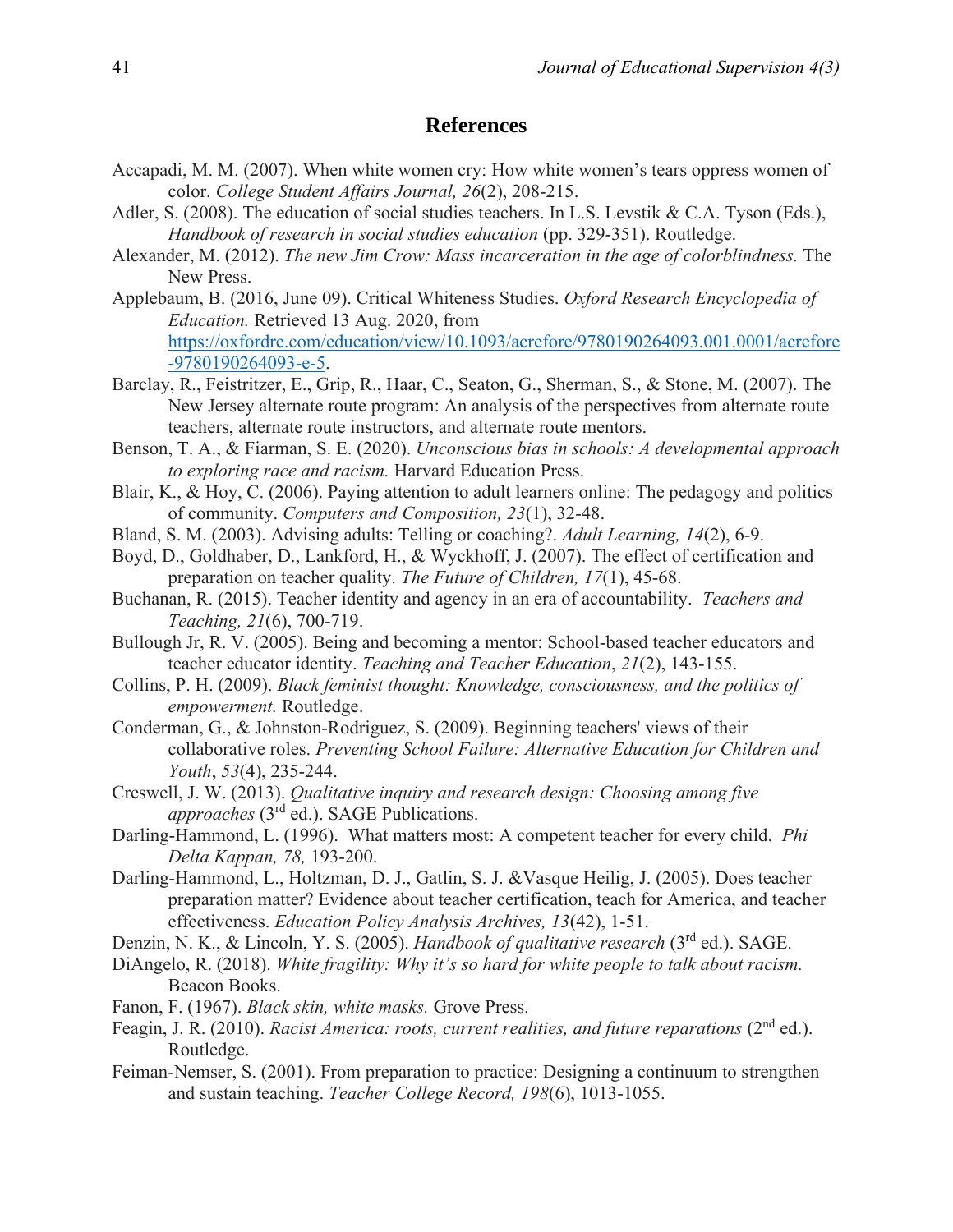- Frankenberg, R. (1995). *The social construction of whiteness: White women, race matters.*  University of Minnesota Press.
- Freire, P. (2005). *Pedagogy of the oppressed.* Continuum.
- Gay, G. (2018). *Culturally responsive teaching: Theory, research, and practice* (3<sup>rd</sup> Edition). Teachers College Press.
- Gordon, G. L. (1999). Teacher talent and urban schools. *The Phi Delta Kappan, 81*(4), 304-307.
- Gorski, P. C., & Dalton, K. (2020). Striving for critical reflection in multicultural and social justice teacher education: Introducing a typology of reflection approaches. *Journal of Teacher Education, 71*(3), 357-368.
- Hawk, P. P., & Schmidt, M. W. (1989). Teacher preparation: A comparison of traditional and alternative programs. *Journal of Teacher Education, 40*(5), 53-58.
- Hollins, E. R. (2015). Learning teaching in a situated context. In E. R. Hollins (eds.), *Rethinking Field Experiences in Preservice Teacher Preparation: Meeting New Challenges for Accountability* (p. 117-134). Routledge.
- hooks, b. (1994). *Teaching to transgress: Educations as the practice of freedom.* Routledge.
- Hsu, J., Hamilton, K., & Wang, J. (2015). Guided independent learning: A teaching and learning approach for adult learners. *International Journal of Innovation and Learning, 17*(1), 111-133.
- Humphrey, D. C., Wechsler, M. E., & Hough, H. J. (2008). Characteristics of effective alternative teacher certification programs. *Teachers College Record, 110*(1), 1-63.
- Humphrey, D. C., & Wechsler, M.E. (2007). Insights into alternative certification: Initial findings from a national study. *Teachers College Record, 109*(3), 483-530
- Jelmberg, J. (1996). College-based teacher education versus state-sponsored alternative programs. *Journal of Teacher Education, 47*(1), 60-66.
- Kozol, J. (1991). *Savage inequalities: Children in America's schools.* Broadway Books.
- Ladson-Billings, G. & Tate, W. F. (1995). Toward a critical race theory of education. *Teachers College Record, 97*(1), 47-68.
- Lankford, H., Loeb, S., & Wyckoff, J. (2002). Teacher sorting and the plight of urban schools: A descriptive analysis. *Education Evaluation and Policy Analysis, 24*(1), 37-62.
- Linek, W. M., Sampson, M.B., Hass, L., Sadler, D.,Moore, L., & Nylan, M. C. (2012). The impact of teacher preparation: A study of alternative certification and traditionally prepared teachers in their first year of teaching. *Issues in Teacher Education, 21*(2), 67- 82.
- Linton, A. S., & Gordon, R. K. (2015). A clinical classroom process. Learning teaching in a situated context. In E. R. Hollins (eds.), *Rethinking Field Experiences in Preservice Teacher Preparation: Meeting New Challenges for Accountability* (p. 135-150)..
- Locascio, S. J., Smeaton, P. S., & Waters, F. H. (2016). How Induction Programs Affect the Decision of Alternate Route Urban Teachers to Remain Teaching. *Education and Urban Society*, *48*(2), 103–125. [https://doi.org/10.1177/0013124513514772.](https://doi.org/10.1177/0013124513514772)
- Marx, S. (2006). *Revealing the invisible: Confronting passive racism in teacher education.*  Routledge.
- Matias, C. E., Viesca, K. M., Garrison-Wade, D. F., Tandon, M., & Galindo, R. (2014). 'What is critical whiteness doing in our nice field like Critical Race Theory": Applying CRT and CWS to understand the white imaginations of white teacher candidates. *Equity & Excellent in Education, 47*(3), 289-304.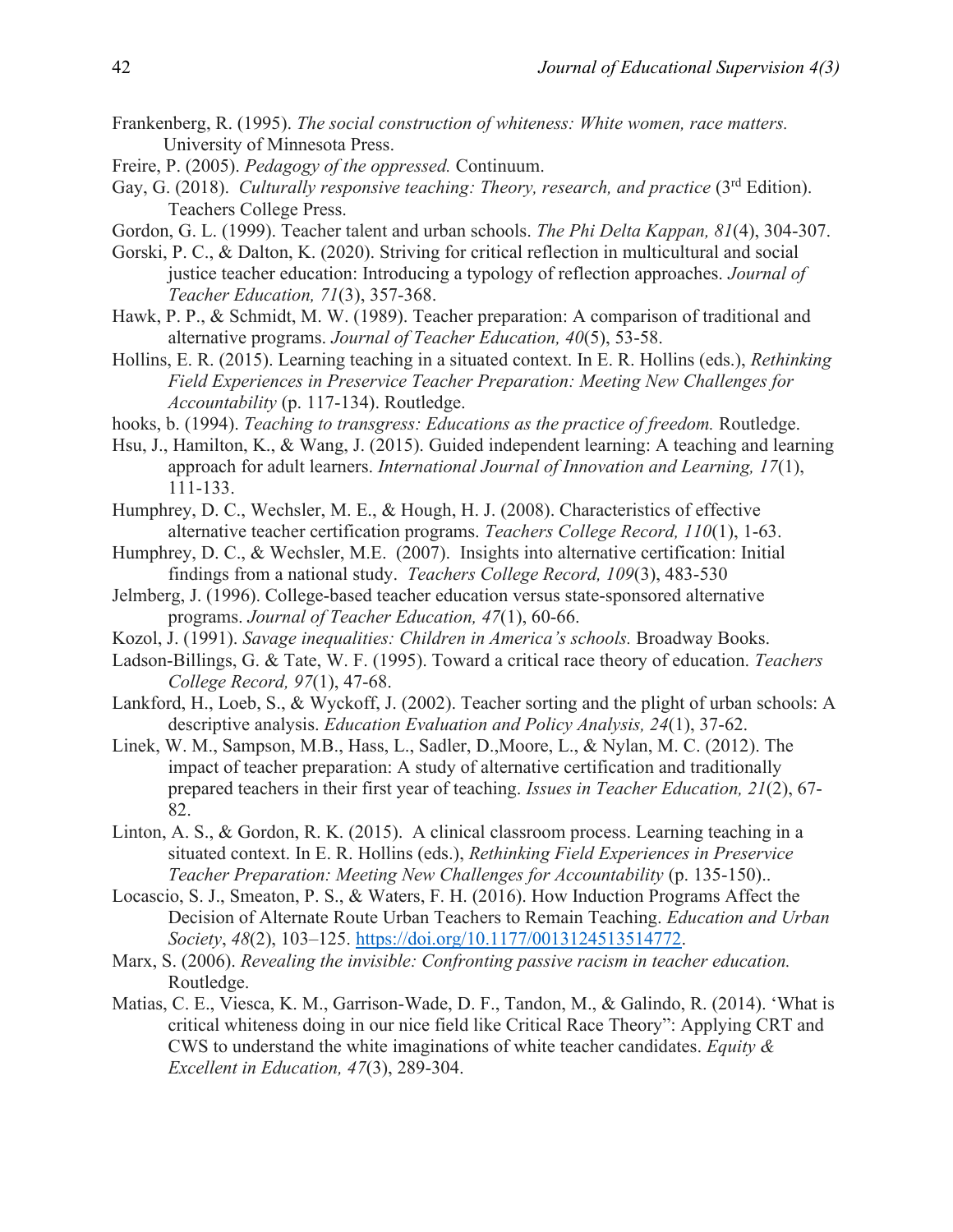- Matias, C. E. (2013). On the 'flip' side: A teacher educator of color unveiling the dangerous minds of white teacher candidates. *Teacher Education Quarterly, 40*(2), 53-73.
- Matias, C. E., & Mackey, J. (2016). Breakin' down whiteness in antiracist teaching: Introducing critical whiteness pedagogy. *The Urban Review, 48*(1), 32-50.
- Milner, IV, H. R. (2012a). But what is urban education?. *Urban Education, 47*(3), 556-561.
- Milner, IV. H. R. (2012b). *Start where you are but don't stay there: Understanding diversity, opportunity gaps, and teaching in today's classrooms.* Harvard University Press.
- National Education Association (2020). *Alternative routes to certification: State-by-state analysis* (Report No. NBI-2019-23).(Accessed July 1, 2020).
- Partelow, L. (2019). *What to make of declining enrollment in teacher preparation programs*. Center for American Progress. Retrieved from: [https://cdn.americanprogress.org/content/uploads/2019/12/04113550/TeacherPrep](https://cdn.americanprogress.org/content/uploads/2019/12/04113550/TeacherPrep-report1.pdf)[report1.pdf](https://cdn.americanprogress.org/content/uploads/2019/12/04113550/TeacherPrep-report1.pdf)
- Patton, M. Q. (2002). *Qualitative Research & Evaluation Methods* (3<sup>rd</sup> ed.). SAGE.
- Pillow, W. S. (2003). Race-based methodologies: Multicultural methods or epistemological shifts? In G. Lopez & L. Parker (Eds.), *Interrogating racism in qualitative research methodology.* Peter Lang.
- Pillow, W. S., & Mayo, C. (2012). Feminist ethnography. In. Hesse-Biber (Ed.), *The Handbook of feminist research: Theory and Praxis.* SAGE.
- Riessman, C.K. (2008) Narrative analysis. In: Kelly N et al. (eds) *Narrative Methods for the Human Sciences.* SAGE.
- Sachdeva, A. K. (2009). Use of effective feedback to facilitate adult learning. *Journal of Cancer Education, 11*(2), 106-118.
- Shuls, J. V., & Trivitt, J. R. (2015). Teacher effectiveness: An analysis of licensure screens. *Educational Policy*, *29*(4), 645-675.
- Sleeter, C. S. (2008). Preparing white teachers for diverse students. In M. Cochran-Smith, S. Feiman-Nemster, & J. McIntyre (Eds..), *Handbook of research in teacher education: Enduring issues in changing contexts* (3rd ed), pp. 559-582. Routledge.
- Sleeter, C. S. (2013). *Power, teaching, and teacher education: Confronting injustice with critical research and action.* Peter Lang Publishing.
- Solórzano, D. G., & Yosso, T. J. (2002). Critical race methodology: Counter-storytelling as an analytical framework for education research. *Qualitative Inquriy, 8,* 23-44.
- Stake. R. E. (2010). *Qualitative research: Studying how things work.* New York: The Guilford Press. The Education Alliance (2008). *Leadership in Learning: The Education Alliance Annual Report.* [https://drive.google.com/file/d/0B-](https://drive.google.com/file/d/0B-Gt_ThLC9Y2RjZNUkZ1WWx2bm8/view)[Gt\\_ThLC9Y2RjZNUkZ1WWx2bm8/view.](https://drive.google.com/file/d/0B-Gt_ThLC9Y2RjZNUkZ1WWx2bm8/view) (Accessed July 24, 2020).
- Tournaki, N., Lyublinskaya, I., & Carolan, B. V. (2009). Pathways to teacher certification: Does it really matter when it comes to efficacy and effectiveness?. *Action in Teacher Education, Action in Teacher Education, 30*(4), 96-109.
- Valencia, R. R. (2010). *Dismantling contemporary deficit thinking: Educational thought and practice.* Taylor & Francis.
- Whitford, D. K., Zhang, D., & Katslyannis, A. (2018). Traditional vs. alternative teacher preparation programs: A meta-analysis. *The Journal of Child and Family Studies, 27*(1), 671-685.
- Willis, R. (2019). The use of composite narratives to present interview findings. *Qualitative Research, 19*(4), 471-480.